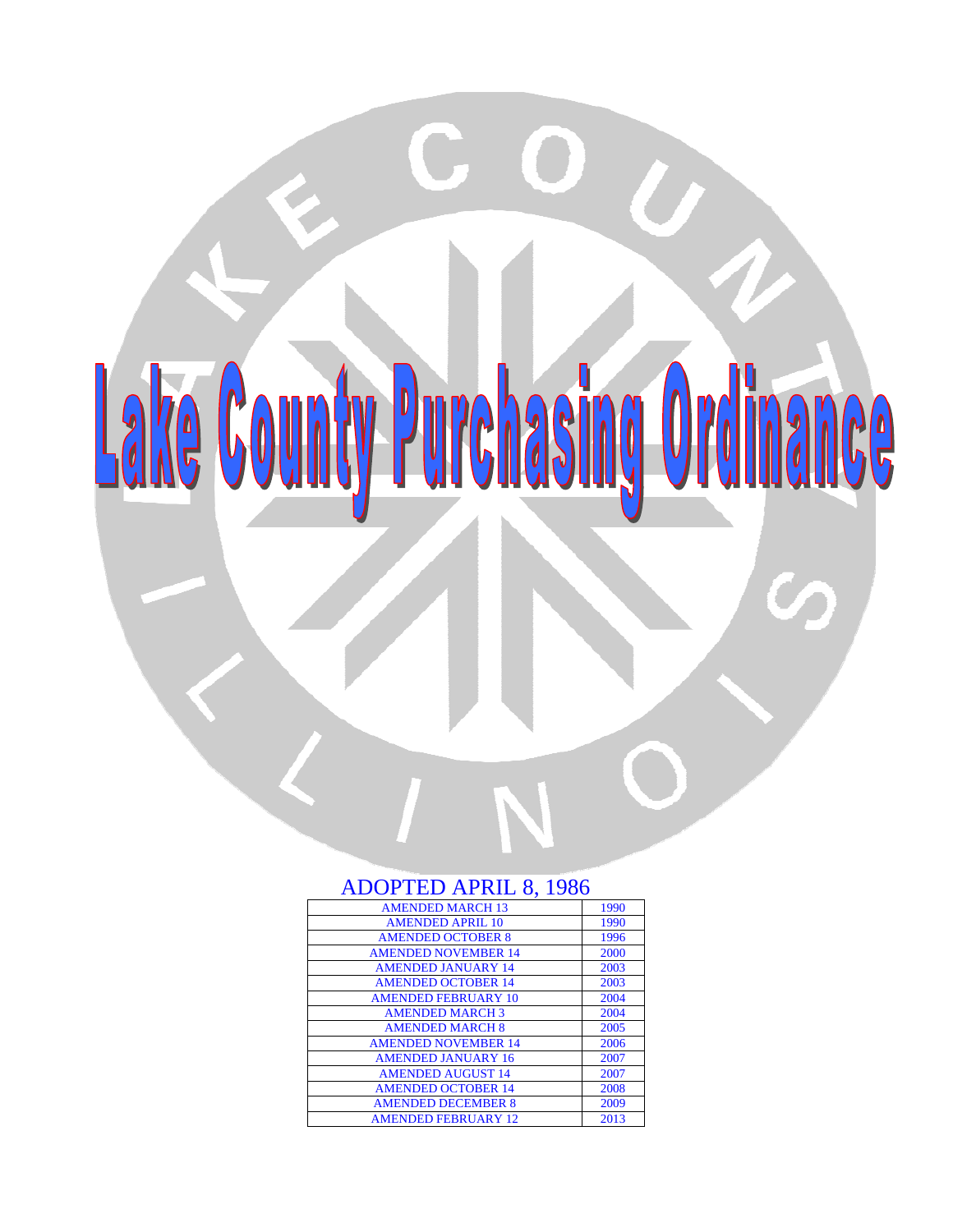## **TABLE OF CONTENTS**

## PURCHASING QUICK REFERENCE GUIDE

## **ARTICLE 1 - GENERAL PROVISIONS**

## **ARTICLE 2 - OFFICE OF THE PURCHASING AGENT**

|--|

#### **ARTICLE 3 - PURCHASE ORDERS**

### **ARTICLE 4 - COMPETITIVE BIDDING**

| $$4-101$ G | General |  |
|------------|---------|--|
|            |         |  |

#### **ARTICLE 5 - PROFESSIONAL SERVICES AND COMPETITIVE SEALED PROPOSALS**

| §5-101 General |  |
|----------------|--|
|                |  |

## **ARTICLE 6 - PURCHASES EXEMPT FROM COMPETITIVE SEALED BIDDING**

## **ARTICLE 7 - CONTRACT ADMINISTRATION AND CONTRACT TERM**

| $$7-101$ | General |
|----------|---------|
|          |         |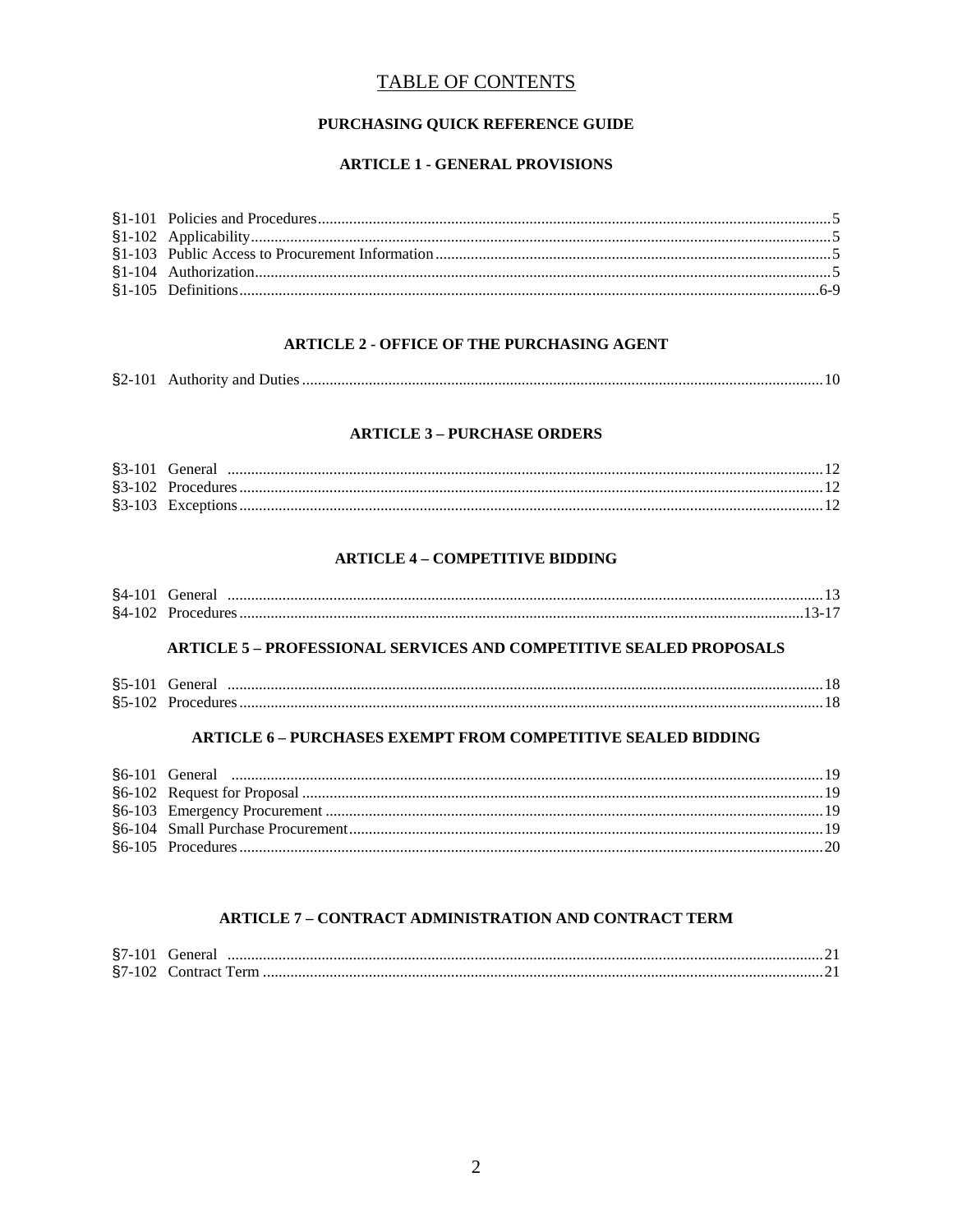### **ARTICLE 8 - CONTRACT CHANGES**

|--|--|

#### **ARTICLE 9 - APPEALS AND REMEDIES FOR VENDORS**

## **ARTICLE 10 - COOPERATIVE JOINT PURCHASING**

## **ARTICLE 11 - DEBARMENT**

## **ARTICLE 12 - ETHICS**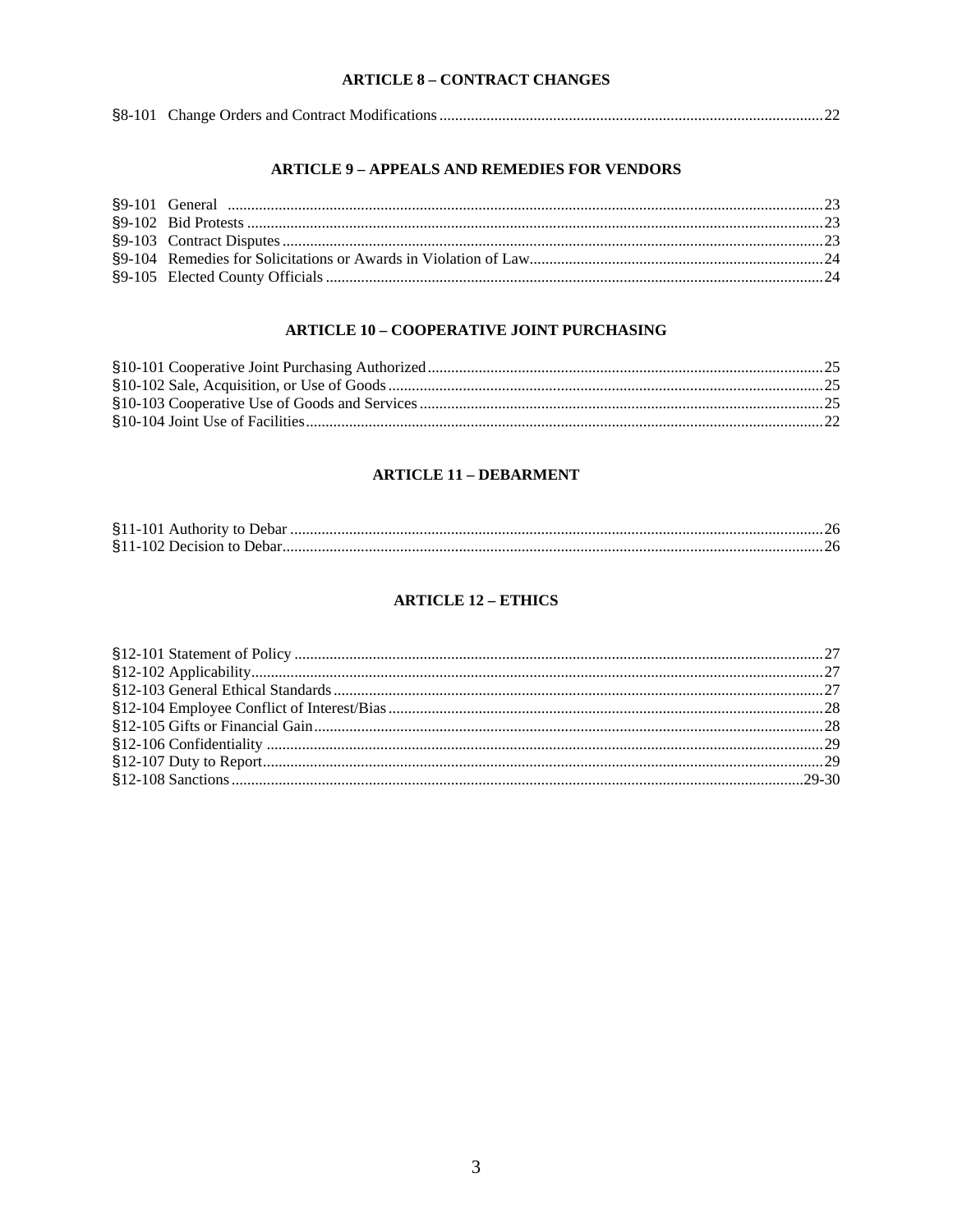# **PURCHASING QUICK REFERENCE GUIDE**

| <b>PURCHASE</b><br><b>TYPE</b>                                                    | <b>DOLLAR</b><br><b>AMOUNT</b>                                                                               | <b>PROCESS</b>                                                                | <b>FORMS</b>                                                                                                      | <b>APPROVAL</b>                                                                                                                                     | <b>PAGE</b> |
|-----------------------------------------------------------------------------------|--------------------------------------------------------------------------------------------------------------|-------------------------------------------------------------------------------|-------------------------------------------------------------------------------------------------------------------|-----------------------------------------------------------------------------------------------------------------------------------------------------|-------------|
| 1. Goods & Equip.<br>2. Construction<br>3. Services<br><b>4. Professional Sys</b> | Under<br>\$5,000                                                                                             | Quotes at dept<br>discretion $(*1)$                                           | <b>Dept Purchase Order</b>                                                                                        | <b>Department Head</b>                                                                                                                              | $19 - 20$   |
| 1. Goods & Equip.<br>2. Construction<br><b>3. Services</b>                        | <b>Purchases</b><br>between \$5,000<br>$-$ \$30,000                                                          | Quotes required (*1)                                                          | Requisition<br>$\&$<br><b>Purchase Order</b>                                                                      | <b>Department Head</b><br>$\mathcal{R}_{\mathcal{I}}$<br><b>Purchasing Division</b>                                                                 | 19-20       |
|                                                                                   | <b>Purchases over</b><br>$$30,000 (*2)$                                                                      | <b>Competitive Sealed</b><br><b>Bidding</b>                                   | Requisition<br>$\&$<br><b>Purchase Order</b>                                                                      | <b>Department Head</b><br>$\&$<br><b>Purchasing Division</b>                                                                                        | $13 - 17$   |
| 1. Construction<br>2. Services                                                    | <b>Purchases over</b><br>\$30,000                                                                            | <b>Above Processes</b><br>Plus                                                | Above forms<br>Plus<br><b>Resolution</b>                                                                          | Above approvals<br>Plus<br><b>County Board</b>                                                                                                      | $13 - 17$   |
| <b>Professional</b><br><b>Services</b>                                            | <b>Purchases</b><br>between \$5,000<br>$-$ \$50,000<br><b>Purchases over</b><br>\$50,000                     | Quotes at dept<br>discretion $(*1)$<br><b>Competitive Sealed</b><br>Proposals | Requisition<br>$\alpha$<br><b>Purchase Order</b><br>Above forms<br>Plus<br><b>Resolution</b>                      | <b>Department Head</b><br>$\mathcal{R}$<br><b>Purchasing Division</b><br>Above approvals<br>Plus<br><b>County Board</b>                             | 18          |
| 1. Exempt from<br>bidding<br>2. Emergency                                         | <b>Purchases</b><br>between \$5,000<br>$-$ \$30,000<br><b>Purchases</b><br>between<br>$$30,000-$<br>\$35,000 | Written<br>Substantiation<br><b>Quotes or Price</b><br>Analysis $(*1)$ $(*3)$ | Requisition w/<br>substantiation<br>$\&$<br><b>Purchase Order</b><br>Requisition<br>$\&$<br><b>Purchase Order</b> | <b>Department Head</b><br>$\mathcal{R}_{\mathcal{I}}$<br><b>Purchasing Division</b><br><b>Department Head</b><br>$\&$<br><b>Purchasing Division</b> | 19          |
|                                                                                   | <b>Purchases over</b><br>\$35,000                                                                            | <b>Quotes or Price</b><br>Analysis (*1)                                       | Above forms<br>Plus<br><b>Resolution</b>                                                                          | Above approvals<br>Plus<br><b>County Board</b>                                                                                                      |             |

**(\*1)** 3 quotes whenever possible

**(\*2)** purchases of data processing and telecommunications equipment, services and software follow goods & equip. guidelines**,** except the threshold for competitive bidding is \$35,000

**(\*3)** review by the Purchasing Agent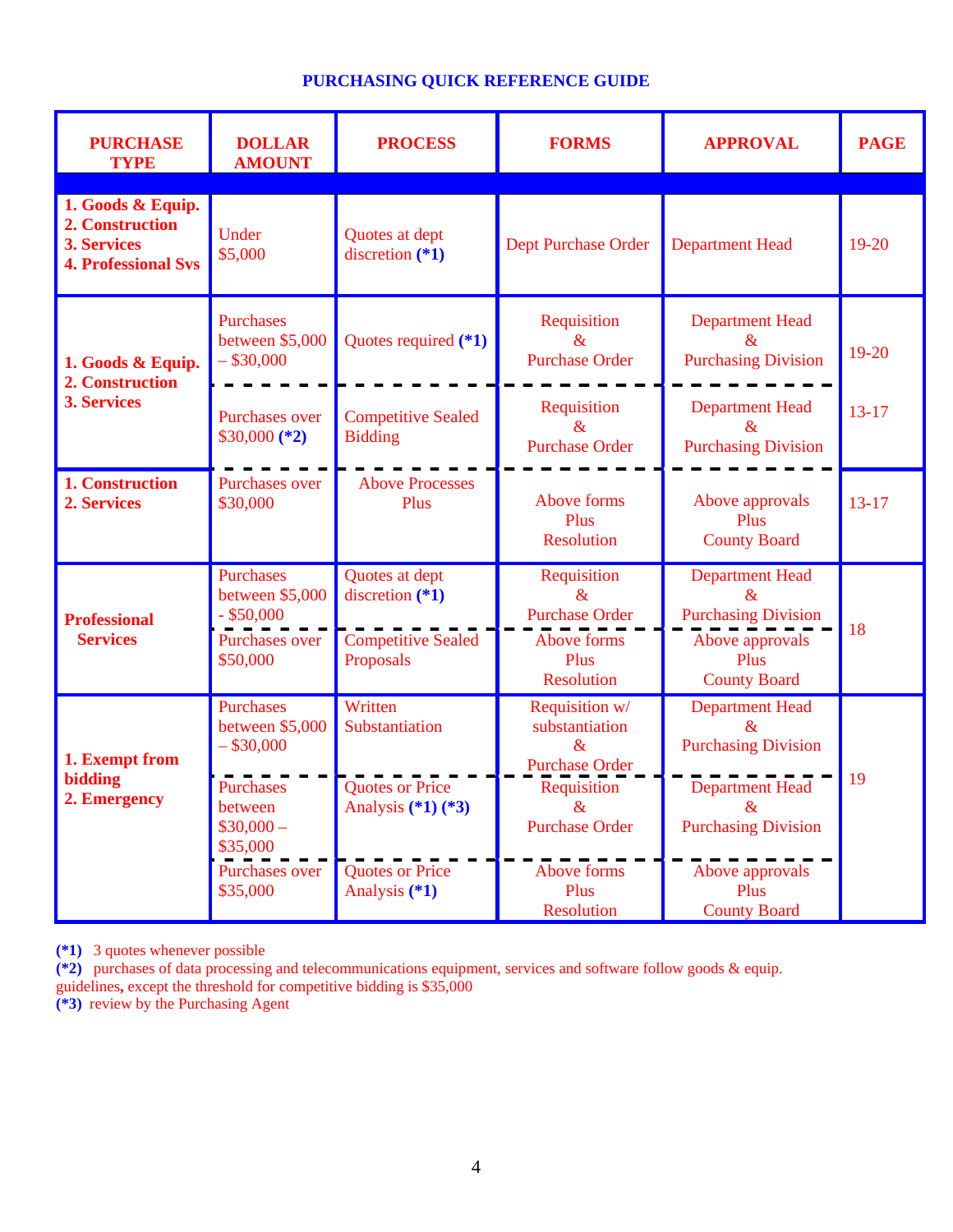#### **LAKE COUNTY PURCHASING ORDINANCE**

#### **ARTICLE 1 - GENERAL PROVISION**

#### 1-101 POLICIES AND PROCEDURES

It shall be the policy of Lake County to enter into contracts for goods, services, construction and professional services at fair and reasonable compensation for the work performed. Procedures shall be developed to manage the procurement process in accordance with the law; spend the taxpayers money wisely and fairly; protect against fraud and favoritism; encourage participation by Lake County businesses and promote equality of opportunity for minority and women owned businesses; and to best meet the needs of Lake County departments through continuous improvement of purchasing systems and procedures.

#### 1-102 APPLICABILITY

This Ordinance applies to contracts for the procurement of goods, services, construction and professional services entered into by Lake County and its applicable agencies. It shall apply to every expenditure of public funds by a County agency for public purchasing irrespective of its source, except as otherwise provided by State law, State regulation, County of Lake Ordinance or administrative policy. It shall not be applied to purchases by elected officials or County agencies not statutorily required to purchase in compliance with County policies or for whom purchases are not made by the County. If an elected official or County agency not otherwise required to comply with the County policy chooses to make any purchase with the assistance of the Purchasing Division this ordinance shall apply. When the procurement involves the expenditure of State or Federal assistance or contract funds, the procurement shall be conducted in accordance with any applicable mandatory State and/or Federal law. Nothing in this Ordinance shall prevent any County agency from complying with the terms and conditions of any grant, gift, bequest, or cooperative purchasing agreement that is otherwise consistent with law. This ordinance does not apply to the procurement of legal services (30ILCS 500/7).

### 1-103 PUBLIC ACCESS TO PROCUREMENT INFORMATION

Procurement information shall be a public record to the extent provided in the Illinois Freedom of Information Act and shall be available to the public as provided by the Lake County Ordinance implementing said Act.

### 1-104 AUTHORIZATION

Department heads, or their designee, shall forward requisitions or a request to advertise to the Purchasing Division for the purchase of goods, services, construction and professional services in accordance with funds appropriated within their budget. The Purchasing Agent may issue bids or other solicitations for any goods, service, construction or professional service for which funds have been budgeted. Approval of the County Administrator and the Director of Finance and Administrative Services is required prior to any solicitation for any goods, service, construction or professional service not specifically authorized in the budget, except for small purchases.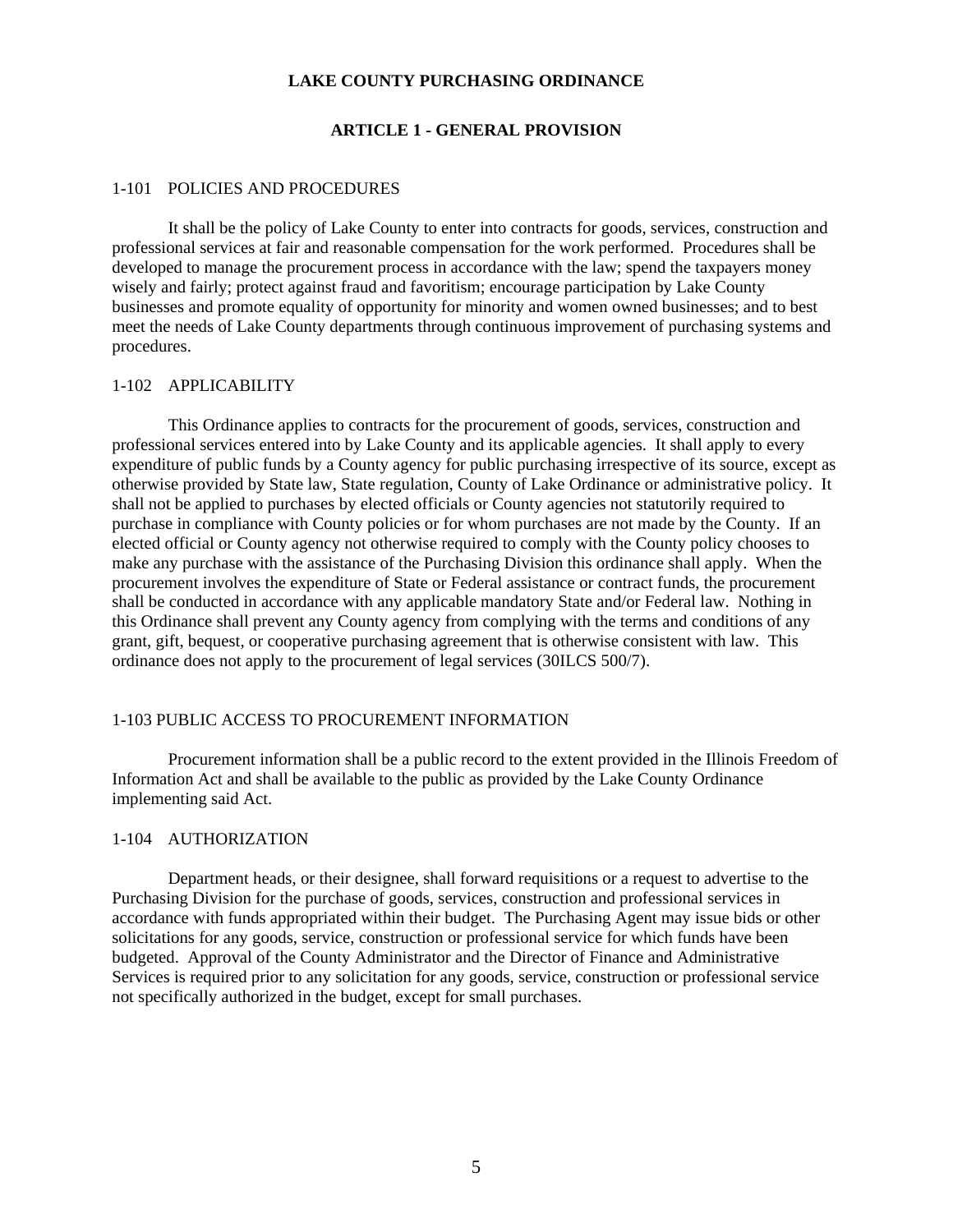### 1-105 DEFINITIONS

The words defined in this Section shall have the meanings set forth below whenever they appear in this Ordinance or regulations promulgated thereunder:

- (1) Agency. Any County agency requiring goods, services, construction or professional services procured pursuant to this Ordinance.
- (2) Bid Tab. Bid tabulations show each bidder's bid amount for each pay item in a contract. They are posted as soon as the authorized buyer certifies that a bid tab accurately reflects the bids received and publicly opened.
- (3) Bid Security. A guarantee that the bidder will enter into a contract if it is awarded within the specified period of time; failure to do so will result in forfeiture of bid security.
- (4) Change Order. A written order signed and issued by authorized individuals of Lake County directing the contractor to make changes to the original contract specifications.
- (5) Confidential Information. Any information which is available to an employee only because of the employee's status as an employee of the County or its agencies and is not a matter of public knowledge or available to the public via request pursuant to the Freedom of Information Act. (5 ILCS 140/1, et seq.)
- (6) Construction. The process of building, altering, demolishing, making structural repairs or other capital improvements to public real property.
- (7) Contract. All types of County agreements, regardless of what they may be called, for the procurement of goods, services, construction or professional services.
- (8) Contract File. A record maintained in the Purchasing Division which may include a payment voucher, requisition, purchase order, contract documents, maintenance contracts, service contracts, systems contract and/or related correspondence.
- (9) Contract Extension. A provision in a contract that allows the County the option of continuing the contract after its stated expiration date.
- (10)Contract Renewal. Continuation of the contract for an additional period of time, under the original terms and conditions, when allowed by provisions for renewal, which were included in any original bid document. If the bid document does not include provisions for renewal, any continuation of the contract would be considered a new contract and therefore must be rebid.
- (11)Contractor. Any person having a contract with the County or a using agency thereof.
- (12)Cooperative Joint Purchasing. Procurement conducted by or on behalf of more than one Public Procurement Unit.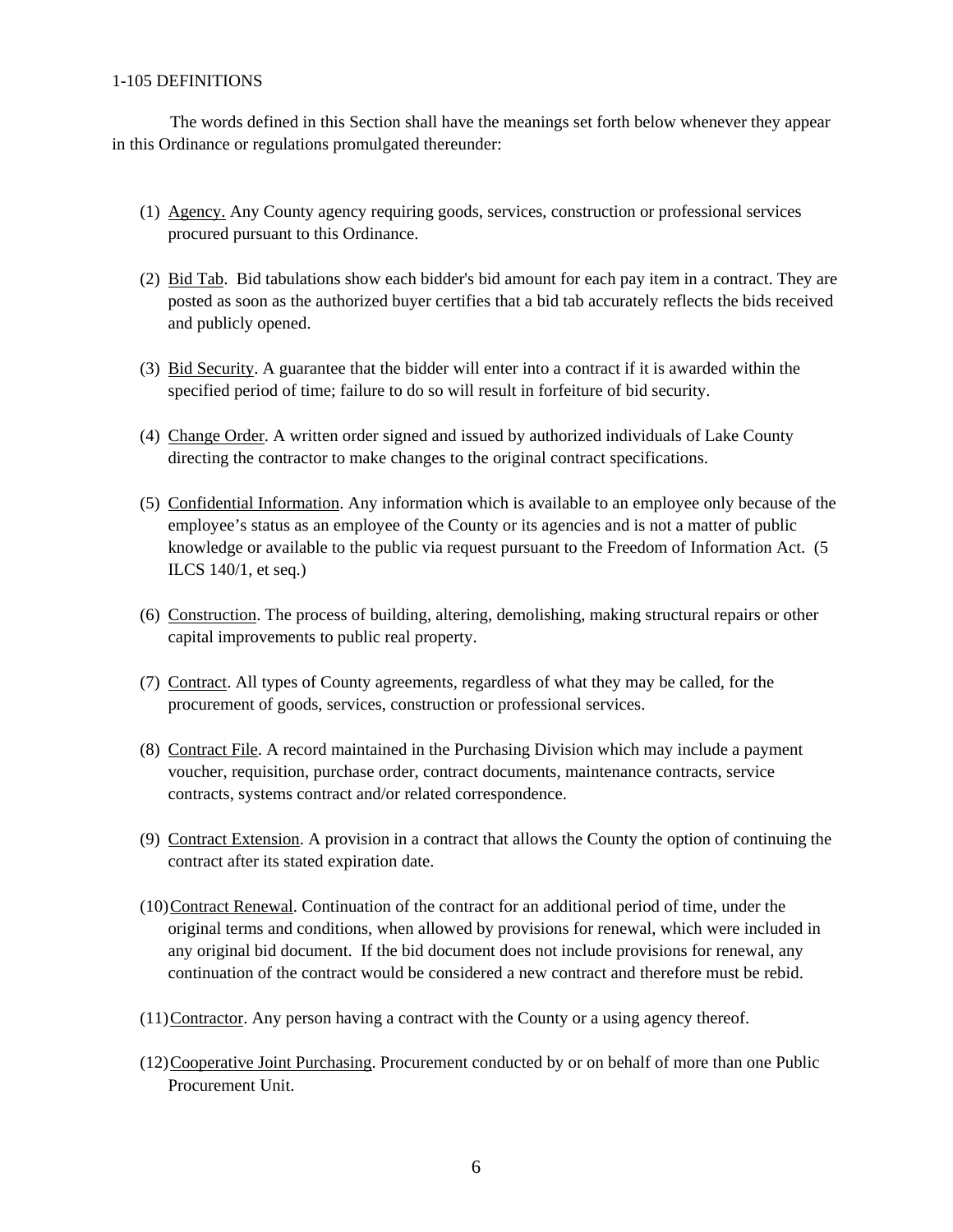- (13)Department Purchase Order. A written order signed and issued by a Lake County Department Head, Agency Head and/or Elected Official directing a business to provide goods, services, construction, or professional services on behalf of Lake County.
- (14)Direct or Indirect Participation. Involvement, through decision, approval, disapproval, recommendation, preparation of any part of a purchase request, influencing the content of any specification or procurement standard, rendering of advice, investigation, auditing, or in any other advisory capacity.
- (15)Elected Official. For the purpose of this Ordinance, Elected Officials includes, but is not limited to: Clerk of the Circuit Court, County Clerk, County Coroner, County Treasurer, County Recorder of Deeds, Regional Superintendent of Schools, County Sheriff and State's Attorney.
- (16)Emergency Purchase. Procurements obtained in circumstances which include, but are not limited to; situations threatening public health or safety, where immediate repairs to County property are necessary to protect or prevent against further loss or damage, where immediate action is needed to prevent or minimize disruption to County Services, where immediate action is required to ensure integrity of County records, or where immediate action is necessary to avoid a lapse or loss of federal, state or donated funds.
- (17)Financial and Administrative Committee. The Committee established by the Lake County Board to review and recommend appropriation budgets and expenditures of funds for all using agencies.
- (18)Financial Interest.
	- (a) Ownership of any interest or involvement in any relationship from which,
		- 1. or as a result of which, an individual within the past year has received, or
		- 2. is currently or in the future entitled to receive, more than \$1,200 per year, or its equivalent;
	- (b) Ownership of *5%* of any property or business; or
	- (c) Holding a position in a business such as officer, director, trustee, partner, employee, or holding any position of management.
- (19)Goods. All maintenance, repair and operating supplies and equipment necessary to sustain dayto-day county operations.
- (20)Gratuity. A payment, loan, subscription, advance, deposit of money, service, or anything of more than nominal value, present or promised, unless consideration of substantially equal or greater value is received.
- (21)Immediate Family. Spouse, partner, children, step-children, in-laws, aunts or uncles.
- (22)Invitation for Bid. An advertised, open, competitive solicitation for prices that are opened publicly.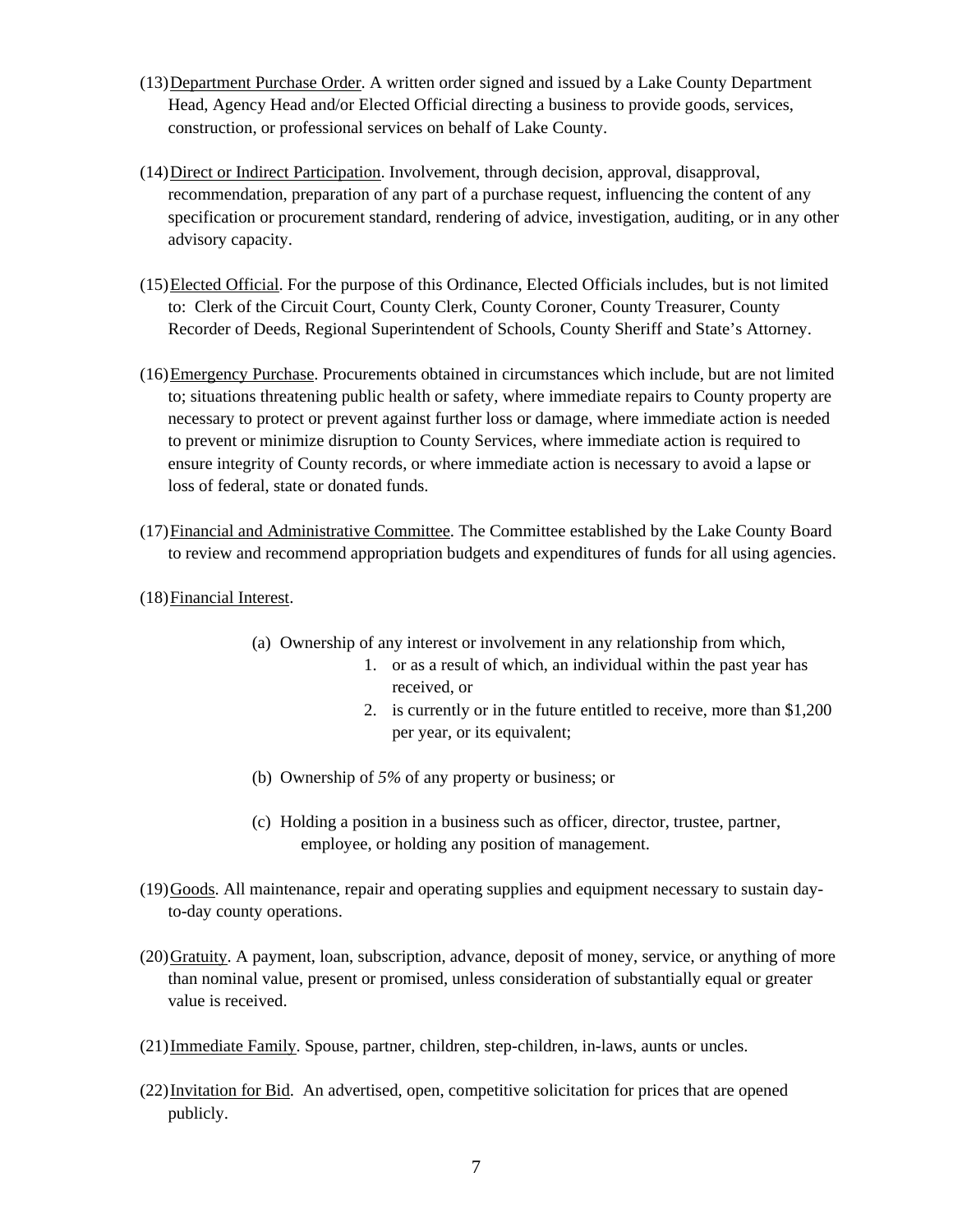- (23)Invoice. A bill for goods or services furnished by a seller to a buyer specifying one price and terms of sale.
- (24)Nominal Gift. Any item given to an individual with a value of less than Seventy-Five Dollars (\$75).
- (25)Person. Any individual or group of individuals, business, union, firm, corporation, trustee, partnership, association, joint venture, committee, club, or other entity.
- (26)Procurement. The buying, purchasing, renting, leasing, or otherwise acquiring of any goods, services, construction, or professional services. It also includes all functions that pertain to the obtaining of any goods, services, construction, or professional services, including description of requirements, selection, and solicitation of sources, preparation and award of contract, and all phases of contract administration.
- (27)Professional Service. Services which require a high degree of intellectual skill whereby the County's best interests are served by a unique combination of specialized knowledge, experience and expertise.
- (28)Public Procurement Unit. The State of Illinois, any county, city, town, and any other subdivision of the state, or public agency of any such subdivision, public authority, educational, health, or other institution, any agency of the United States, and to the extent provided by law, any other entity which expends public funds for the procurement of goods, services, construction and professional services.
- (29) Purchasing Agent. The Purchasing Agent or any staff member of the Purchasing Division authorized to act as a Purchasing Agent.
- (30)Purchase Order. A written order signed and issued by Purchasing Division directing a business to provide goods, services, construction or professional services on behalf of Lake County.
- (31)Request for Proposals. A formal request to prospective vendors soliciting proposals for professional services contains, or incorporates by reference, the specifications or scope of work and all contractual terms and conditions. Proposals are submitted in sealed envelope and opened privately. Vendors are selected based on a qualification based evaluation.
- (32)Requisition. An Electronic request issued by a County Department Head or his or her designee against available and approved funds authorizing the Purchasing Division to issue a Purchase Order on the Departments behalf.
- (33)Responsible Bidder or Offeror. A person who has the capability in all respects to perform fully the contract requirements, and the tenacity, perseverance, experience, integrity, reliability, capacity, facilities, equipment, financial strength, and credit which will assure good faith performance.
- (34)Responsive Bidder. A person who has submitted a bid, which conforms in all material respects to the requirements set forth in the invitation for bids.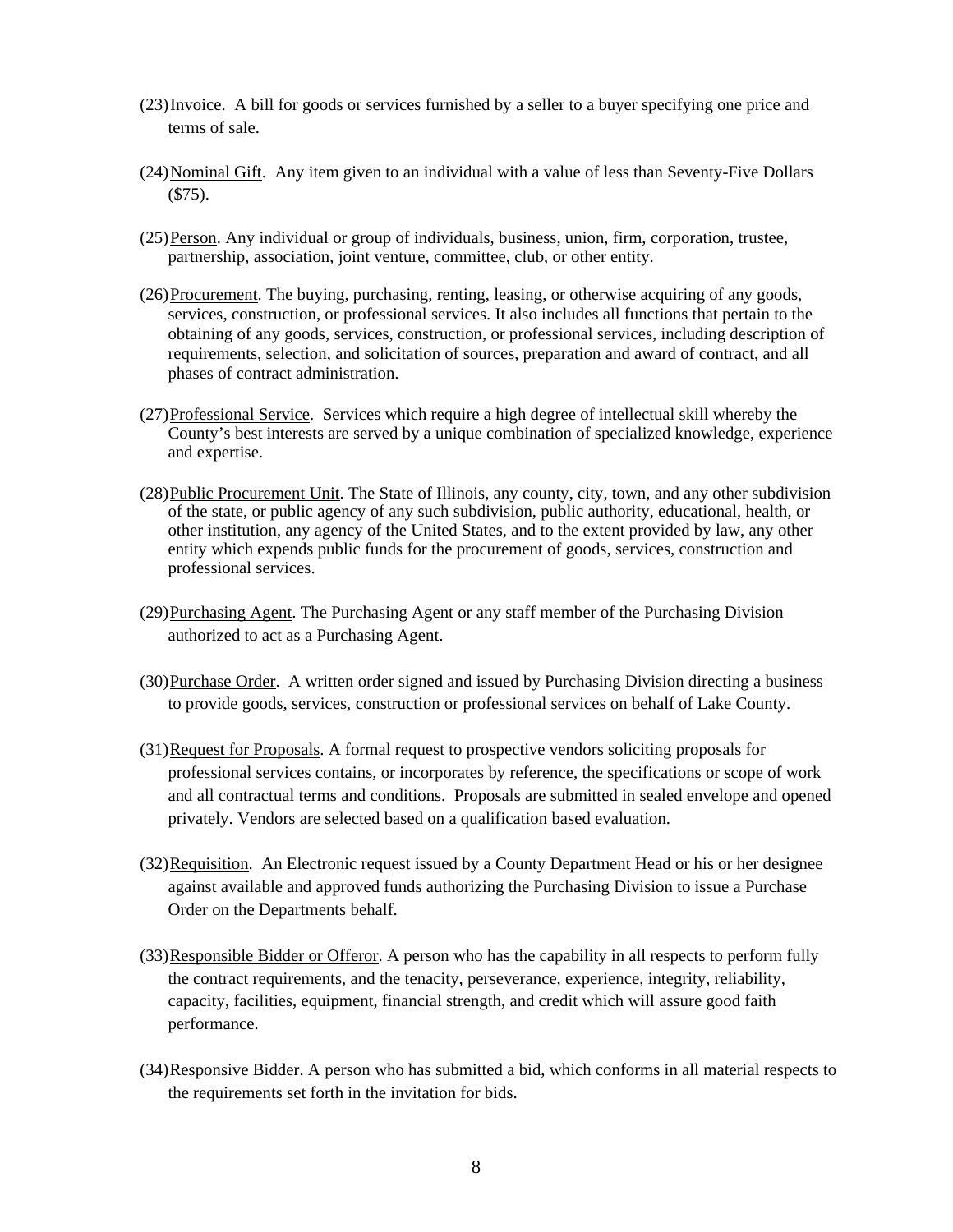- (35)Reverse Auctions. A real time bidding process taking place at a scheduled time and internet location, in which multiple suppliers, anonymous to each other, submit bids to provide the designated goods and services specified in the Invitation to Bid.
- (36)Services. The furnishing of labor, time, or effort by a contractor, not involving the delivery of a specific end product other than reports which are merely incidental to the required performance.
- (37)Small Purchase. Purchase for goods, services, construction or professional services by a department less than the applicable statutory minimum for competitive sealed bids and less than the Lake County Purchasing Ordinance requirements for competitive sealed proposals.
- (38)Specification. Any description of the physical or functional characteristics or of the nature of a good, service, construction item, or professional service. It may include a description of any requirement for inspecting, testing, or preparing a good, service or construction item for delivery, or professional services.
- (39)Standing Committee. Any committee established by the Lake County Board with specific agency and/or jurisdiction and responsibilities.
- (40)Surplus Property. Property in excess of the needs of the County and not required for its foreseeable need or no longer having any use to the County.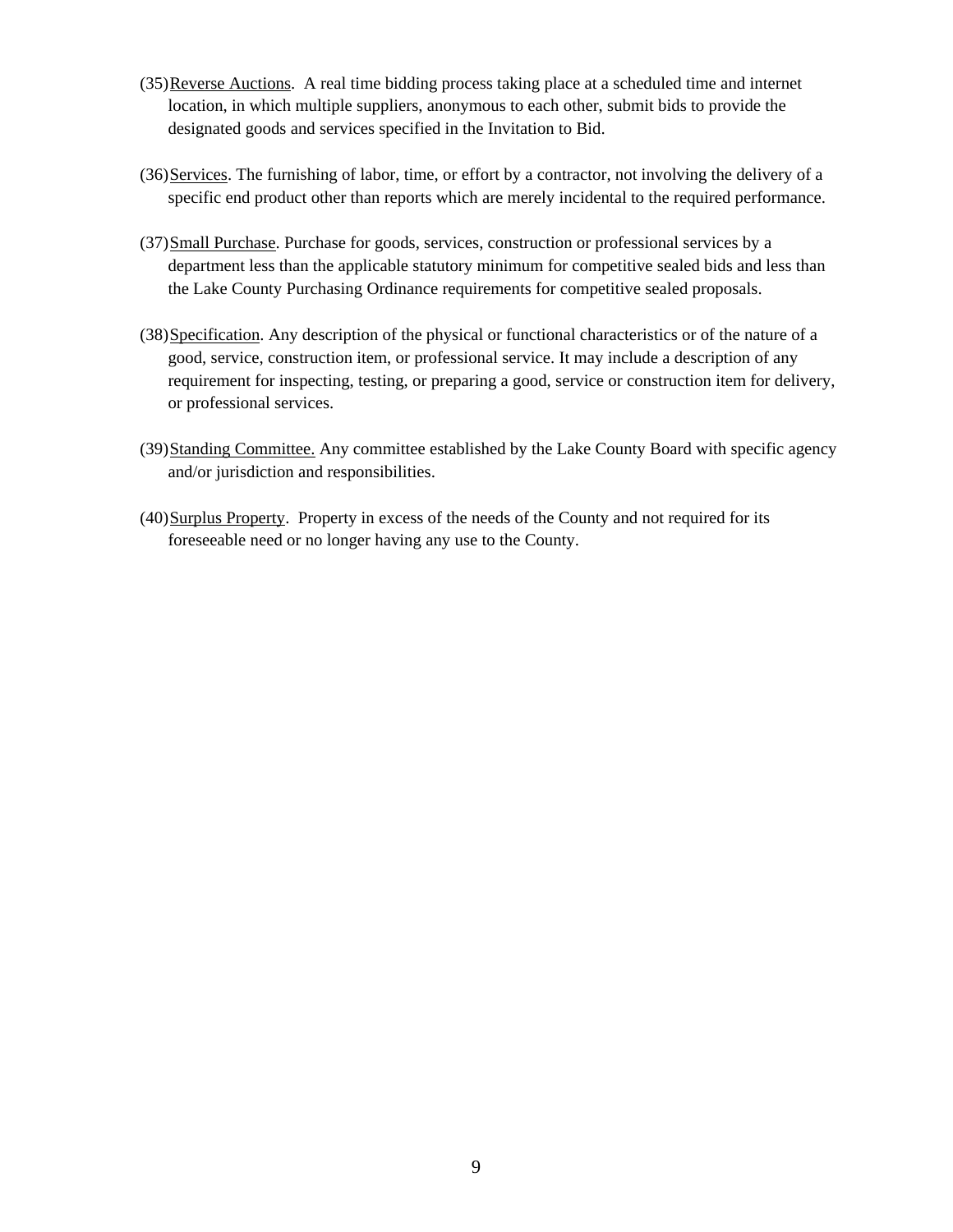## **ARTICLE 2 - OFFICE OF THE PURCHASING AGENT**

## 2-101 AUTHORITY AND DUTIES

(1) Principal Public Purchasing Official. The Purchasing Agent shall serve as the principal public purchasing official for the County, and shall be responsible for the procurement of goods, supplies, equipment, services, construction and professional services, in accordance with this Ordinance, as well as the management and disposal of surplus property.

Duties. In accordance with this Ordinance, and subject to the supervision of the Lake County Board, the Financial and Administrative Committee and the County Administrator, the Purchasing Agent shall:

- (a) Procure or supervise the procurement of all goods, supplies, equipment, services, construction and professional services needed by the County, with the exception of policies as determined by IDOT for the Division of Transportation.
	- i. Work cooperatively with departments and County agencies in making determinations relative to the purchase of goods, services, construction and professional services.
	- ii. Receive suggested specifications for goods, supplies, equipment, services, construction and professional services. The Purchasing Agent shall finalize, revise, issue, maintain and monitor the use of specifications required by the County except that specifications for any public work involving professional engineering shall be prepared by a professional engineer. Specifications for construction and maintenance of highways, bridges, and culverts shall be prepared by the Director of Transportation/County Engineer. All specifications, including those prepared for the County by architects, engineers, designers and draftsmen, shall be drafted so as to promote overall economy for the purposes intended and encourage competition in satisfying the County's needs, and shall not be unduly restrictive.
	- iii. Obtain expert advice and assistance from personnel of user departments in the development of specifications and may delegate in writing to a user department to prepare and utilize its own specifications.
	- iv. Have discretion to select the appropriate method of construction contracting management for a particular project. In determining which method to use, the Purchasing Agent shall consider compliance with applicable County and State laws, the County's requirements, its resources, and the potential contractor's capabilities. The Purchasing Agent shall execute, and include in the contract file, a written statement setting forth the facts which led to the selection of a particular method of construction contracting management for each project.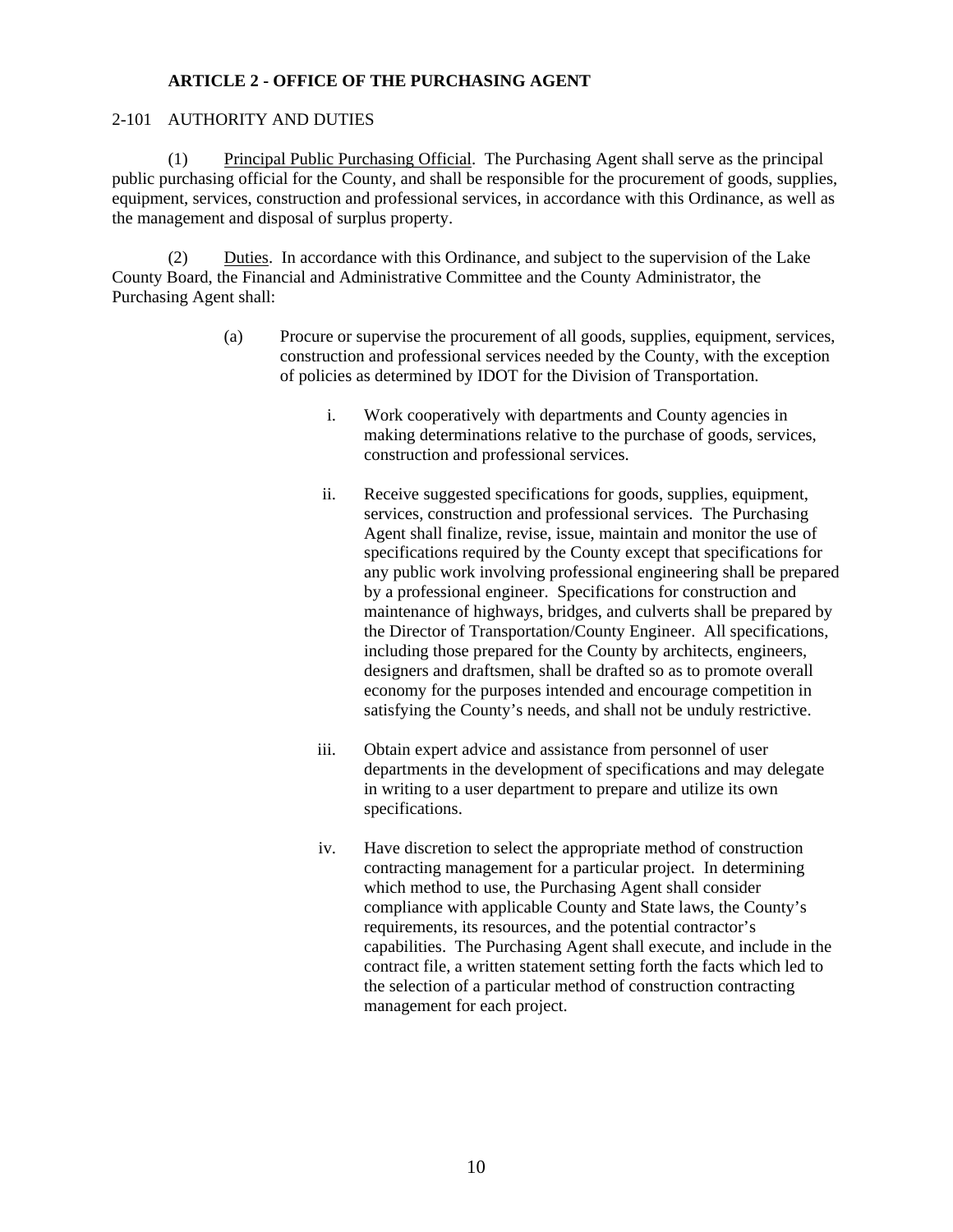- (b) Execute contracts and purchase orders based upon public competition for all goods, services, construction and professional services needed by the County.
- (c) Establish contract administration system to monitor compliance and payments with specifications developed in cooperation with the agencies using the goods, services, construction and professional services.
- (d) Exercise general supervision over inventories of goods belonging to the County;
	- i. Establish a Surplus Policy for the County to manage, sell, trade, transfer, or otherwise dispose of surplus County property.
	- ii. Allocate net proceeds from the sale, lease, or disposal of surplus goods back to the appropriate fund.

(3) Purchasing Regulations and Operational Procedures. Consistent with this Ordinance, and with the approval of the Financial and Administrative Committee of the County Board, the Purchasing Agent may establish purchasing regulations and operational procedures relating to the execution of his/her duties and monitor and update the Lake County Purchasing Ordinance as necessary.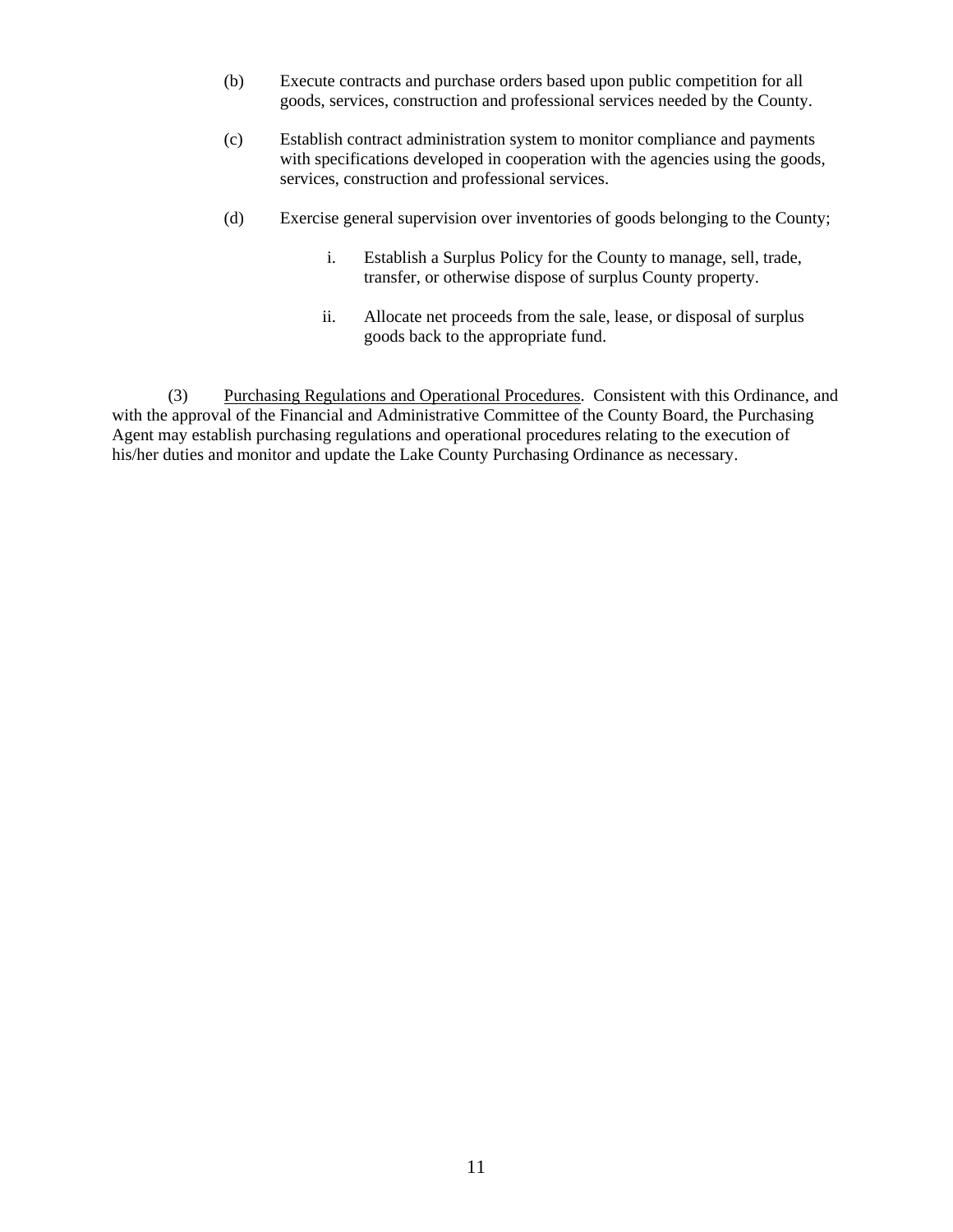### **ARTICLE 3 – PURCHASE ORDERS**

#### 3-101 GENERAL

Purchase Orders shall be the basis to authorize all procurement of goods, services, construction and professional services. Purchases authorized by County Board Resolution satisfy the requirements as set forth under this Ordinance for the Purchasing Division to issue a Purchase Order.

### 3-102 PROCEDURES

(1) Department Purchase Order. The department, agency or County office shall approve and issue a purchase order for purchases less than \$5,000. Purchases shall be made in accordance with Lake County or other government contracts whenever possible.

- (2) Lake County Purchase Orders. Except as stated in 3-102 (1), the department shall forward a requisition to Purchasing Division requesting goods, services, construction or professional services for purchases greater than \$5,000.
	- i. The Purchasing Division shall issue all purchase orders for transactions either greater than \$5,000 but less than \$30,000 for goods, equipment and services, or less than \$35,000 for data processing and telecommunications equipment software and services, or less than \$50,000 for professional services in accordance with Article 6-104 Small Purchase Procurement.
	- ii. For purchases greater than \$30,000 for goods, equipment and service, or \$35,000 for data processing and telecommunications equipment, software and services, or \$50,000 for professional services the using department shall forward a requisition to encumber funds and direct the Purchasing Division to procure the goods or services through either a competitive bid or sealed proposal process, except as provided for in 6-102 and 6-103.

#### 3-103 EXCEPTIONS

(1) Examples of non-negotiable purchases that do not require a purchase order and, therefore, may be processed by voucher directly to Accounts Payable, include, but are not limited to:

- (a) Books
- (b) Subscriptions
- (c) Copyrighted Material
- (d) Membership and Registration Fees
- (e) Travel
- (f) Interdepartmental Reimbursements
- (g) Employee Reimbursements
- (h) Legal Services and Related Litigation Expenses
- (i) US Post Office
- (j) Intergovernmental Payments
- (k) Bank Payments
- (l) Settlement of Judgments & Claims
- (m) Utility Payments for Sewer, Water, Gas and Electric, Telephone, and Cell Phone
- (n) Refunds
- (o) Hospital, Doctor and Dentist Expenses

(2) Non-negotiable purchases shall be determined by the Purchasing Agent and approved by the Financial and Administrative Committee of the County Board.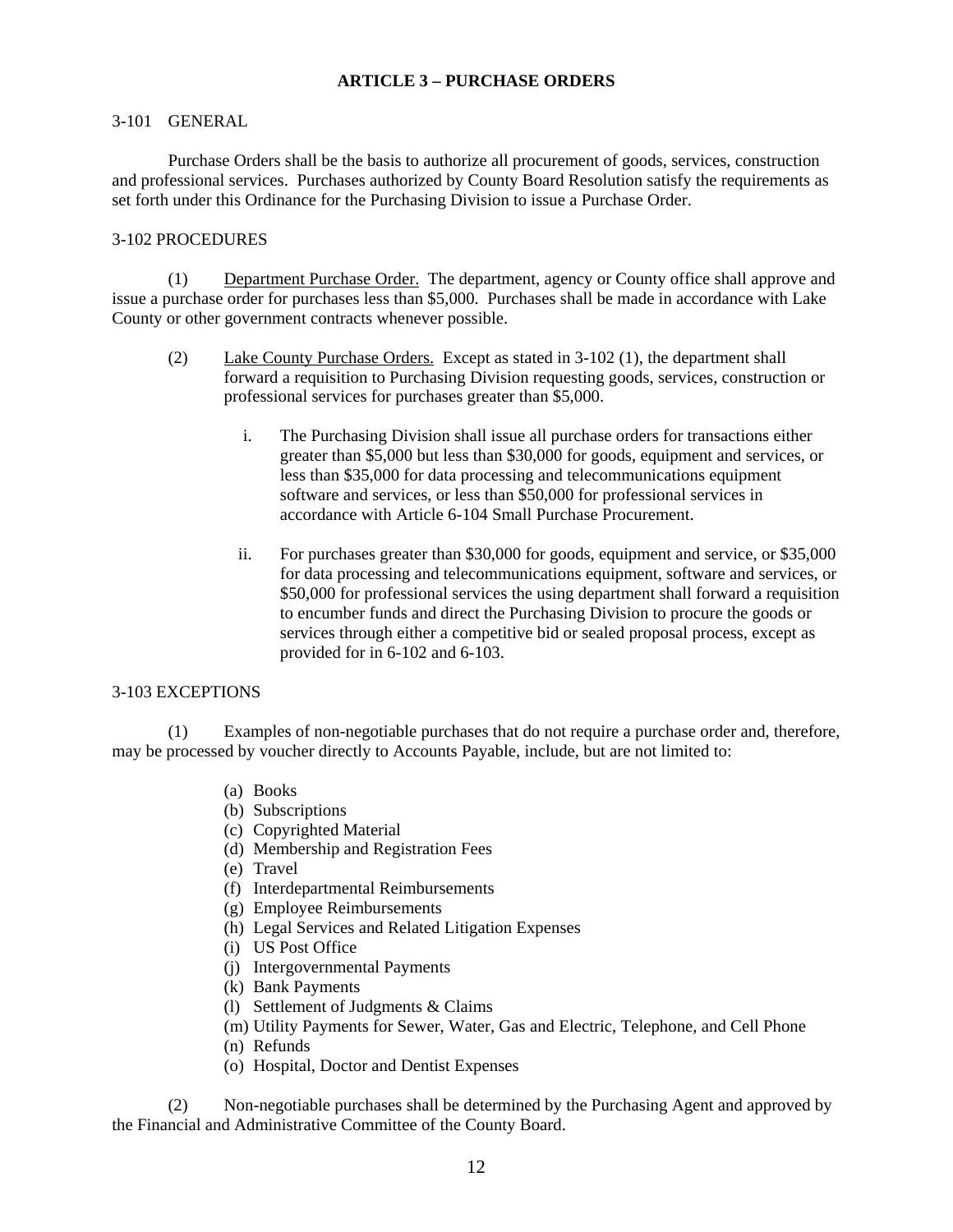## **ARTICLE 4 – COMPETITIVE BIDDING**

### 4-101 GENERAL

 An openly publicized competitive process for the procurement of goods, services, construction and professional services is the most effective means of determining the lowest cost from a responsible source and shall be used whenever possible. Purchases of goods, services and construction in excess of \$30,000 or multiple purchases of the same item or with a single vendor within a fiscal year are likely to exceed \$30,000 shall be subject to competitive sealed bidding. For data processing and telecommunications goods and services, these competitive provisions shall apply for purchases in excess of \$35,000 or multiple purchases of the same item or with a single vendor within a fiscal year are likely to exceed \$35,000. For Professional Services Contracts refer to Article 5.

### 4-102 PROCEDURES

(1) Invitation for Bids. An invitation for bids shall be issued and shall include specifications, and all contractual terms and conditions applicable to the procurement.

(2) Public Notice. Public notice of the invitation for bids shall be given not less than ten (10) calendar days prior to the date set forth therein for the opening of bids. Such notice shall include publication in a newspaper of general circulation within the County and internet posting on the County website. The public notice shall state the place, date, time of bid opening, and specifications for the invitation to bid or request for proposal.

(3) Standard Clauses and Their Modification. The Purchasing Agent, after consultation with the State's Attorney, may establish standard contract clauses for use in County contracts.

(4) Bid Security and Performance and Payment Bonds on Goods or Service Contracts. Bid and performance bonds or other security shall be requested for public contracts when provided by statute. Bid and performance bonds or other security for supply and service contracts may be requested as the Purchasing Agent deems advisable to protect the County's interests. Any such bonding requirements for supply and service contracts shall be set forth in the invitation to bid or request for proposal as established by the Purchasing Agent.

Acceptable forms of security which may be submitted are: an executed surety bond issued by a company or companies qualified to do business in the State of Illinois with an A.M. Best Rating of at least A-; cash, certified check or cashier's check made payable to Lake County; an irrevocable letter of credit; or any other form of deposit issued by a financial institution and acceptable to the County. Personal or company checks are not acceptable.

Bid Security shall be in an amount not to exceed ten (10) percent of the amount of the bid/offer.

Contract Performance and Payment Bonds: Upon receipt of the award letter the required performance bonds or payment bonds shall be delivered to the County and shall become binding on the parties upon the execution of the contract.

 (5) Insurance Requirements on Goods or Service Contracts. The Purchasing Agent shall determine, in consultation with the Risk Manager, whether insurance coverage by the contractor shall be required, and, if so, the types and amounts of coverage that shall be required. The contractor shall have the County named as an additional insured as its interest may appear and furnish the Purchasing Agent with satisfactory evidence of said insurance.

(6) Cancellation or Rejection of Invitations for Bids or Requests. An invitation for bids, a request for proposals, or other solicitation may be canceled, or any or all bids or proposals may be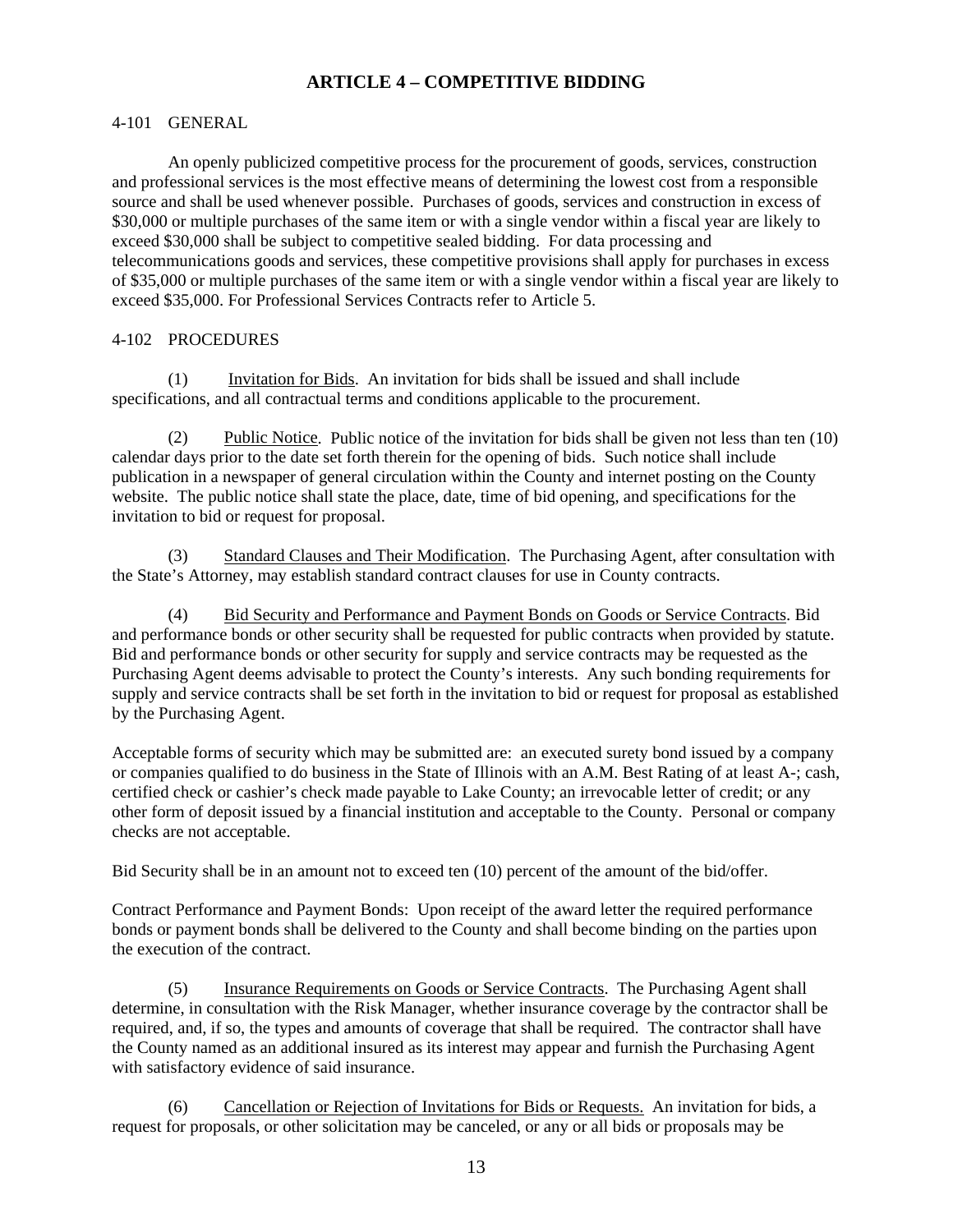rejected in whole or in part as may be specified in the solicitation, when it is for good cause and in the best interests of the County. Each solicitation issued by the County shall state that the solicitation may be canceled by the Purchasing Agent and that any bid or proposal may be rejected in whole or in part for good cause when in the best interests of the County. The reasons therefor shall be made part of the contract file and shall be provided upon request by unsuccessful bidders or offerors.

(7) Bid Opening. Bids shall be opened publicly in the presence of one or more witnesses at the time and place designated in the invitation for bids. The amount of each bid, and such other relevant information as the Purchasing Agent deems appropriate, together with the name of each bidder shall be recorded on a bid tab. The bid tab shall be made available to the public.

(8) Late Bids. No bids received after the time specified in the Invitation for Bids will be considered, as it is the responsibility of the bidder to ensure the bid is delivered according to the requirements stated in the solicitation. All bids received after the specified time will be returned unopened to the bidder.

(9) Correction or Withdrawal of Bids: Cancellation of Awards. Correction or withdrawal of inadvertently erroneous bids before or after bid opening, or cancellation of awards or contracts based on such bid mistakes, may be permitted where appropriate. Mistakes discovered before bid opening may be modified or withdrawn by written, electronic or telegraphic notice received in the office designated in the invitation for bids prior to the time set for bid opening. After bid opening, corrections in bids shall be permitted only to the extent that the bidder can show by clear and convincing evidence that a mistake of a nonjudgmental character was made, the nature of the mistake, and the bid price actually intended. After bid opening, no changes in bid prices or other provisions of bids prejudicial to the interest of the County or fair competition shall be permitted. In lieu of bid correction, a low bidder alleging a material mistake of fact may be permitted to withdraw it's bid if:

- (a) the mistake is clearly evident on the face of the bid document but the intended correct bid is not similarly evident; or
- (b) the bidder submits evidence which clearly and convincingly demonstrates that a mistake was made.

All decisions to permit the correction or withdrawal of bids, or to cancel awards or contracts based on bid mistakes, shall be supported by a written determination made by the Purchasing Agent.

In the event of a discrepancy between the unit price and the extended total, the unit price bid shall prevail.

(10) Bid Evaluation. Bids shall be evaluated based on the requirements set forth in the invitation for bids, which may include criteria to determine acceptability such as inspection, testing, quality, workmanship, experience, past performance, financial stability, delivery, and suitability for a particular purpose. The invitation for bids shall set forth the evaluation criteria to be used. No criteria may be used in bid evaluation which is not set forth in the invitation for bids. Alternate bids may be considered and accepted provided they are specifically provided for in the invitation for bids and meet the evaluation criteria set forth therein and are in the best interest of the County.

(11) Tie Bids. If two or more bids meeting the specifications and other requirements of the bid information are tied for low price, the bids will be treated as follows:

> (a) if there is significant difference in the responsibility of the bidders (including ability to deliver in the quantity and at the time required), the award will be made to the bidder who is deemed to be the most responsible.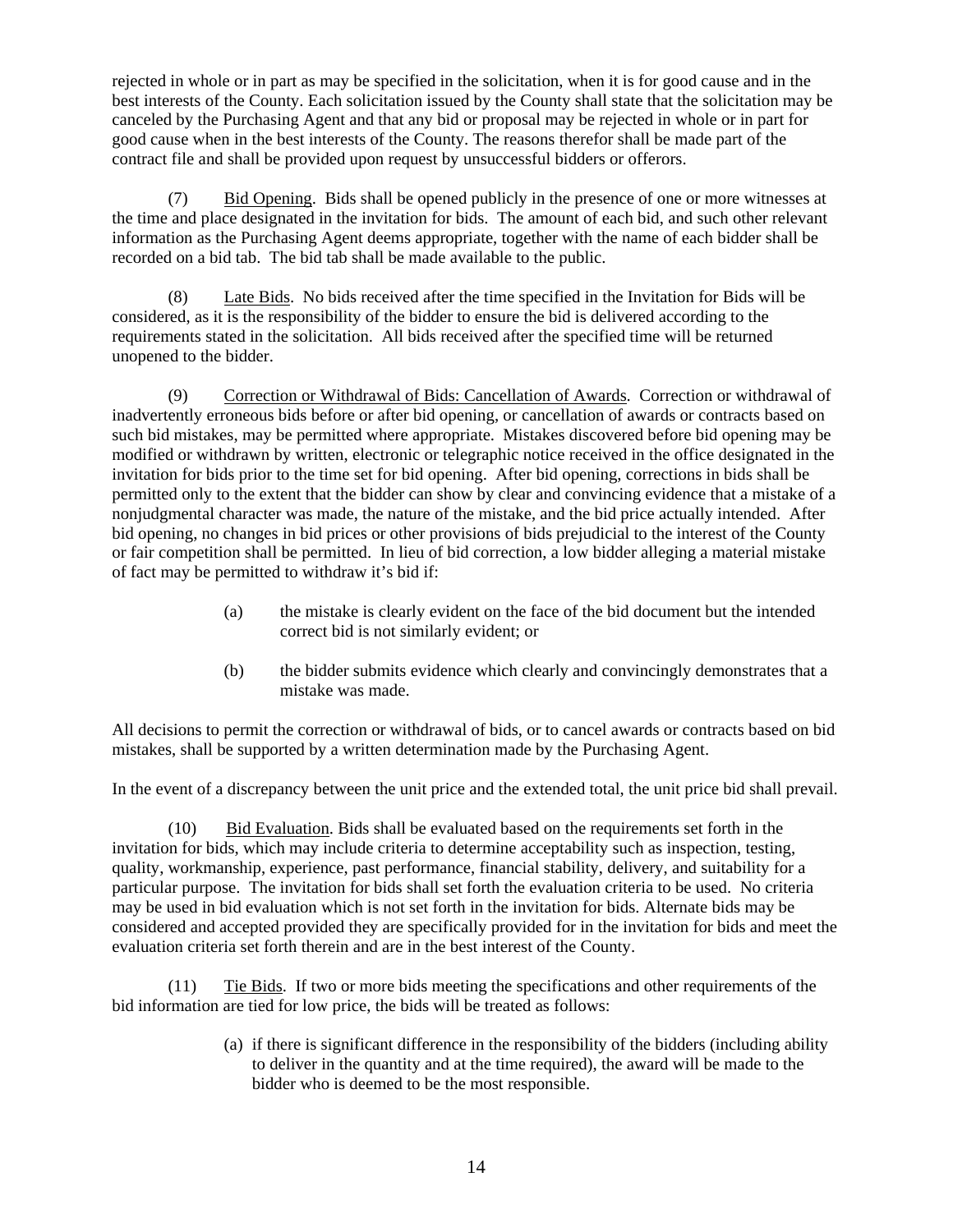- (b) if there is no significant difference in the responsibility of the bidders, but there is difference in the quality of the commodities of services offered, the bid offering the best quality of services will be accepted.
- (c) if there is no significant difference in the responsibility of the bidders and no difference in the quality of the items and service offered, the bid offering the earliest delivery time will be accepted in any case in which the bid information specified that the needs of the County require as early delivery as possible. In all other cases, delivery time will not be considered in making awards so long as the bidder states delivery will occur not later than time specified in the bid information as the latest acceptable delivery time.
- (d) if the bids quoting the same price are equal in every respect, the award may be made at the discretion of the Purchasing Agent or by lot.

(12) Determination of Non-responsibility of Bidder and Offerors. Determinations of nonresponsibility shall be made by the Purchasing Agent and the bases for such determinations can include, but are not limited to: failure to perform, unsatisfactory performance documented on one or more prior County contracts; unreasonable failure of a bidder or offeror to promptly supply information or samples in connection with an inquiry with respect to responsibility; and/or debarment by the State of Illinois. If a bidder or offeror who otherwise would have been awarded a contract is found non-responsible, a written determination of non-responsibility, setting forth the basis of the finding, shall be prepared by the Purchasing Agent. A copy of the determination shall be sent promptly to the non-responsible bidder or offeror. The final determination shall be made part of the contract file.

(13) Award. The contract shall be awarded by appropriate written notice to the lowest responsive and responsible bidder whose bid best meets the requirements and criteria set forth in the invitation for bids*,* if the bid is within the amount of funds appropriated. The Purchasing Agent is authorized to negotiate a decrease in the bid price with the low responsive and responsible bidder, without changing the specifications of the bid.

- (a) The Purchasing Agent shall request the State's Attorney to review prior to award all contracts in excess of \$100,000. This review shall not be required when the form and content of the contract documents has previously been approved by the State's Attorney.
- (b) Except as provided in subsection (c), the Standing Committee in charge of the using agency and the Financial and Administrative Committee shall jointly submit their recommendation on the award of a contract of \$30,000 or more, by Resolution for goods or capital equipment and contracts of \$35,000 or more for data processing and telecommunications equipment, services and software, to the County Board for its consideration at its next meeting. After award by the County Board, contracts shall be signed by the Purchasing Agent.
- (c) Notwithstanding the provisions of subsection (b), the Purchasing Agent is authorized to award and to sign contracts, other than sole source or emergency contracts, for the purchase of goods or capital equipment within the amount specifically authorized in the budget, without submitting these contracts for committee and board approval.
- (d) Notwithstanding the provisions of subsection (b), department heads are authorized to award and sign professional services contracts, pursuant to Article 5, of less than \$50,000 (fifty thousand dollars).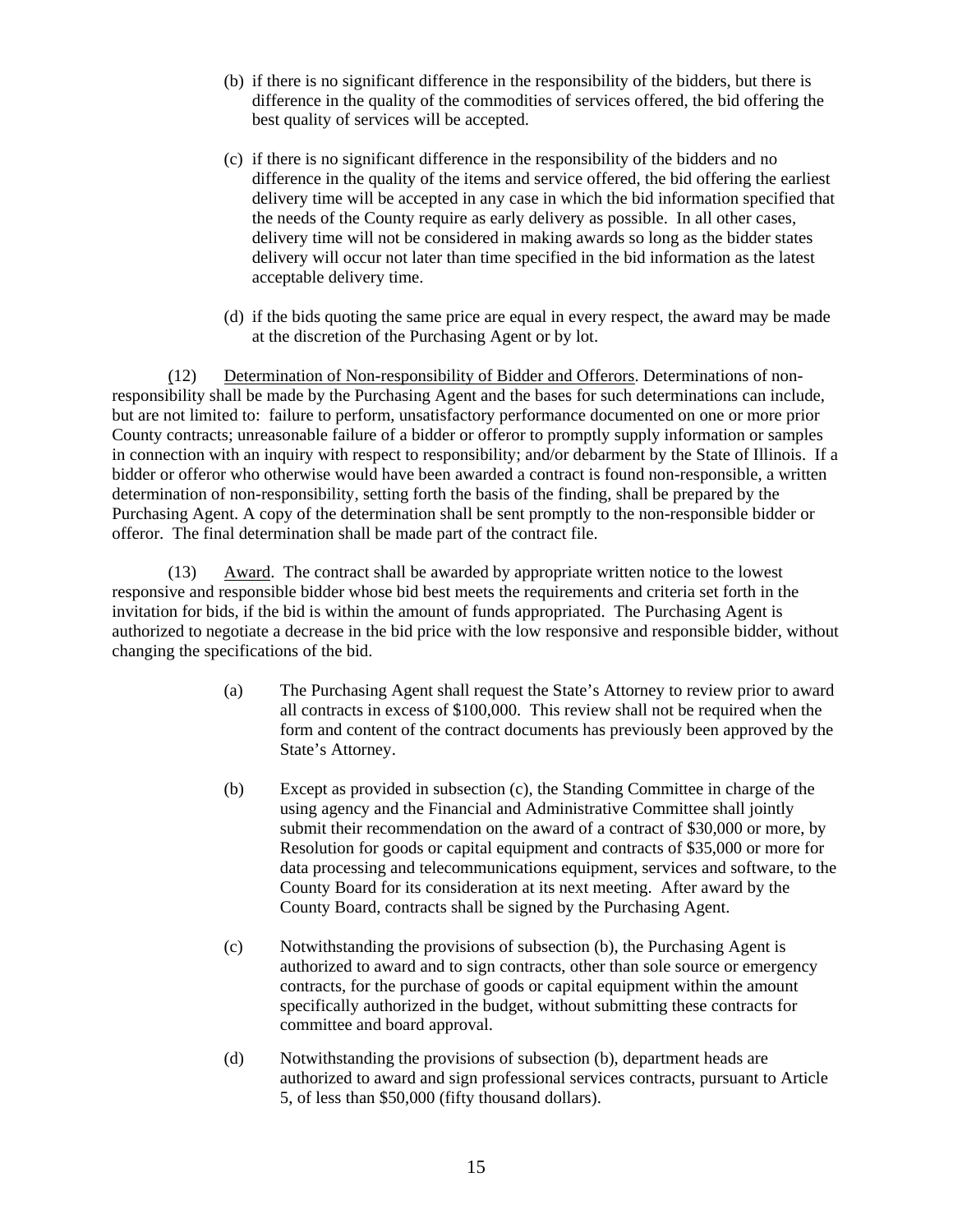(14) Right to Inspect Plant. The County may, at reasonable times, inspect the part of the plant, place of business, or worksite of a contractor or subcontractor at any tier which is pertinent to the performance of any contract awarded or to be awarded by the County.

- (15) Right to Audit Records.
	- (a) Audit of Contract Costs. The County may at reasonable times and places, audit the books and records of any contractor to the extent that such books, documents, papers, and records are pertinent to a County contract. Any person, who receives a contract, shall maintain such books, documents, papers, and records that are pertinent to the contract costs for three years from the date of final payment under the contract. To ensure this provision, language shall be included in the invitation to bid and contract.
	- (b) Contract Audit. The County shall be entitled to audit the books and records of a contractor or a subcontractor at any tier under any negotiated contract or subcontract other than a firm fixed price contract to the extent that such books, documents, papers, and records are pertinent to the performance of such contract or subcontract. Such books and records shall be maintained by the contractor or subcontractor for a period of three years from the date of final payment.

(16) Reporting of Anti-competitive Practices. When for any reason collusion or other anticompetitive practices are suspected among any bidders or offerors, a notice of the relevant facts shall be transmitted to the State's Attorney.

- (17) County Procurement Records
	- (a) Contract File. All determinations and other written records pertaining to the solicitation, award, and performance of a contract shall be maintained for the County in a contract file in the Purchasing Division.
	- (b) Retention of Procurement Records. All procurement records shall be retained and disposed of by the County in accordance with records retention guidelines and schedules approved by the State of Illinois Local Records Commission.

(18) Multi-Step Sealed Bidding. When it is considered impractical to initially prepare a purchase description to support an award based on price, a multi-step sealed bid may be used if the Purchasing Agent determines the following:

- (a) Available specifications or purchase descriptions are not sufficiently complete to permit full competition without technical evaluations and discussions to ensure mutual understanding between the bidder and the County.
- (b) Definite criteria exist for evaluation of technical offers.
- (c) More than one technically qualified source is expected to be available.
- (d) A fixed unit price contract will be used.

Multi-Step Sealed Bidding shall be conducted in two phases and priced bids shall be considered only in the second phase from bidders whose non-priced technical offers are found acceptable in the first phase. Non-priced technical offers shall be evaluated solely in accordance with the criteria set forth in the Invitation to Submit Technical Offers and shall be determined to be either acceptable or potentially acceptable for further consideration or unacceptable. A determination that a non-priced technical proposal is unacceptable shall be in writing, state the basis of the determination, retained in the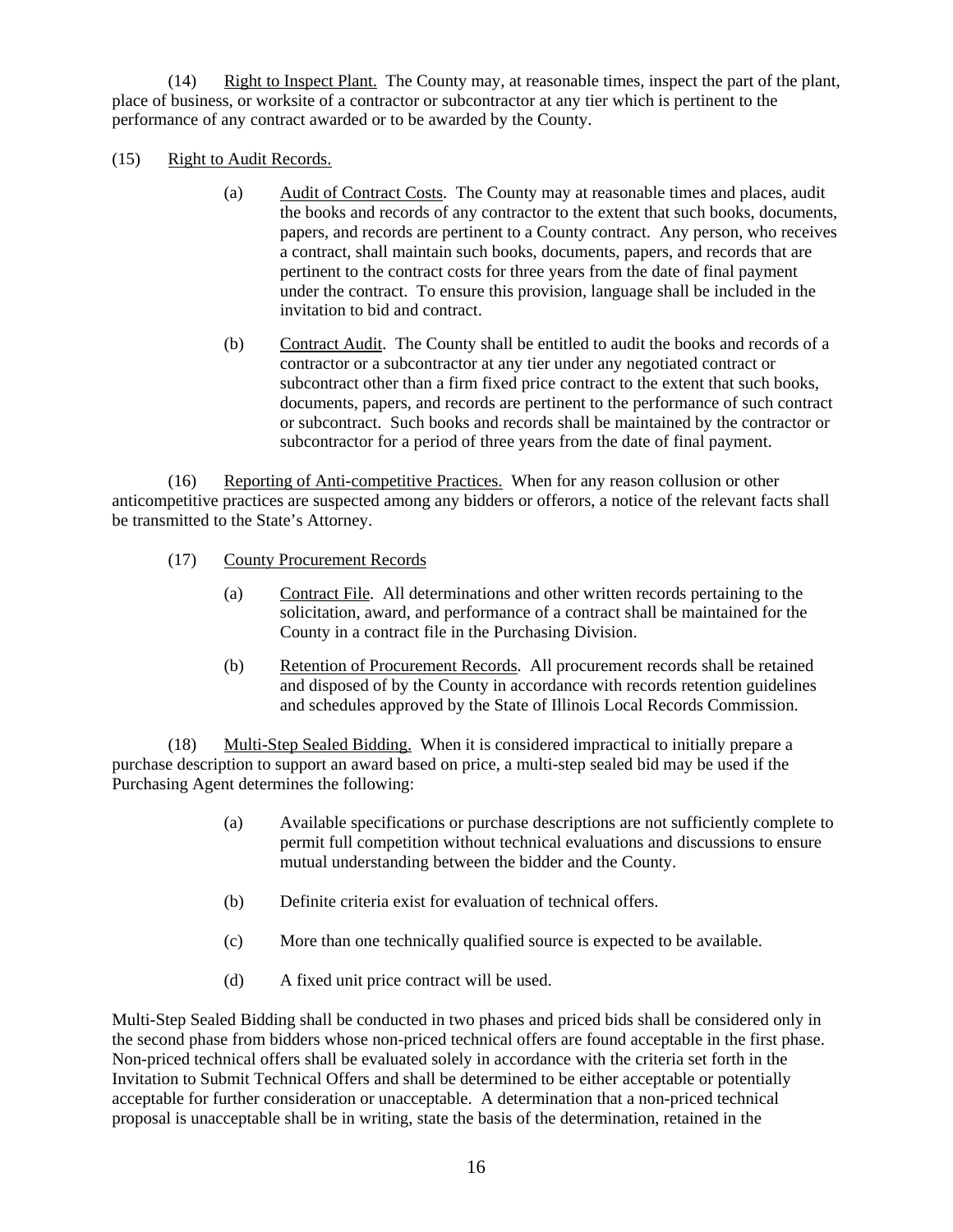procurement file, and notification sent that the bidder shall not be afforded an opportunity to amend its technical offer.

Upon completion of phase one, an Invitation to Bid shall be issued under the provisions of Article 4 – Competitive Bidding, except that the Invitation for Bid shall be issued only to bidders whose technical offers were determined to be acceptable in phase one.

(19) Electronic Reverse Auctions. The Purchasing Agent may procure materials, equipment, and services with an electronic reverse auction company, in accordance with the Local Government Electronic Reverse Auction Act (30ILCS 500/20-10j), when deemed to provide the best value or all purchasing methods provide equal value to the County. Vendors interested in participating in the reverse auction shall be pre-qualified to meet the specifications and agree to the County's terms and conditions for the bid prior to the start of the auction. During the auction, a bidder's price shall be disclosed to other bidders and those participating bidders shall have an opportunity to reduce their bid prices during the auction. At the conclusion of the auction, the record of the bid prices received and the name of each bidder shall be open to public inspection.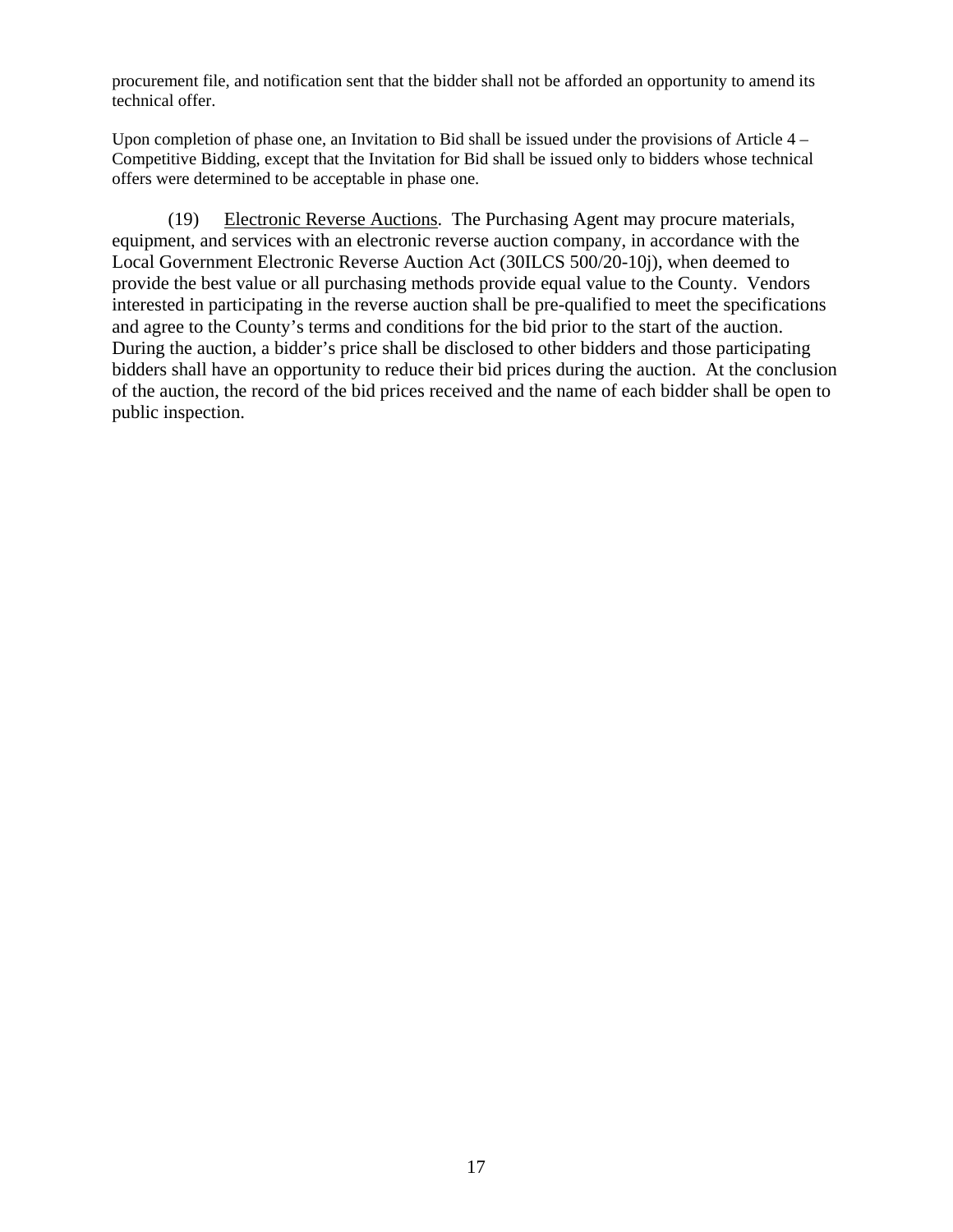## **ARTICLE 5– PROFESSIONAL SERVICES AND COMPETITIVE SEALED PROPOSALS**

### 5-101 GENERAL

 (1) Department Heads, Agencies and/or Elected Officials shall have the authority to award Professional Services Contracts of less than \$50,000.00 and may determine, in their discretion, whether such contracts will be awarded on the basis of competitive sealed proposals. Professional Services Contracts for \$50,000.00 or greater or where multiple Professional Services Contracts for the same item and/or with a single vendor within a fiscal year are likely to exceed \$50,000.00 will be subject to the competitive sealed proposals provisions pursuant to Article 5-102, unless they meet one of the exceptions and/or requirements enumerated in Article 6, or unless they fall within the scope of subparagraph (3) of this article. All Contracts that fall within the scope of subparagraph (3) of this article shall be awarded on the basis of qualification-based factors rather than price and will follow the Statement of Interest procedures according to the Local Government Professional Services Selection Act (50 ILCS 510/1 et seq.) rather than a competitive bid or a competitive sealed proposal.

 (2) For Professional Services Contracts for \$50,000.00 or greater, the respective Department Head and the Purchasing Agent shall present a joint recommendation to the County Board for consideration and approval.

 (3) All Professional Services Contracts relative to engineering, architectural and land surveying services will be governed by the requirements of the Local Government Professional Services Selection Act (50 ILCS 510/1 et seq.). In the event Lake county does not have a satisfactory relationship with one or more firms, a Statement of Interest shall be issued for the initial selection of engineering, architectural or land surveying services with evaluation based on qualifications such as ability of professional personnel, past record and experience, performance data on file, willingness to meet requirements, location, workload of the firm, work on similar projects, past performance and other applicable qualification-based factors but excluding consideration of price or compensation. Responders are then ranked in order of preference and contract negotiations are initiated with the firms individually in order of preference. A Request for Statement of Interest is not required for contracts up to \$25,000 regardless of the existence or nonexistence of a satisfactory relationship with one or more firms. In all cases, a written description of Scope of Services to be provided shall be prepared and used as the basis of contract negotiations.

 (4) Contracts, other than professional services contracts, in which the Purchasing Agent determines that competitive sealed bidding is neither practical nor advantageous, may be entered into by a competitive sealed proposal.

## 5-102 PROCEDURES

Competitive Sealed Proposals shall be initiated and created in accordance with the procedures for Competitive Sealed Bidding as enumerated in Article 4 except as follows:

(1) Proposals shall not be publicly opened and the register of proposals shall be available for public inspection only after contract execution.

(2) Fair and equal treatment with respect to any opportunity for discussion and revision of proposals and such revisions may be permitted after submissions and prior to award for the purpose of obtaining best and final offers.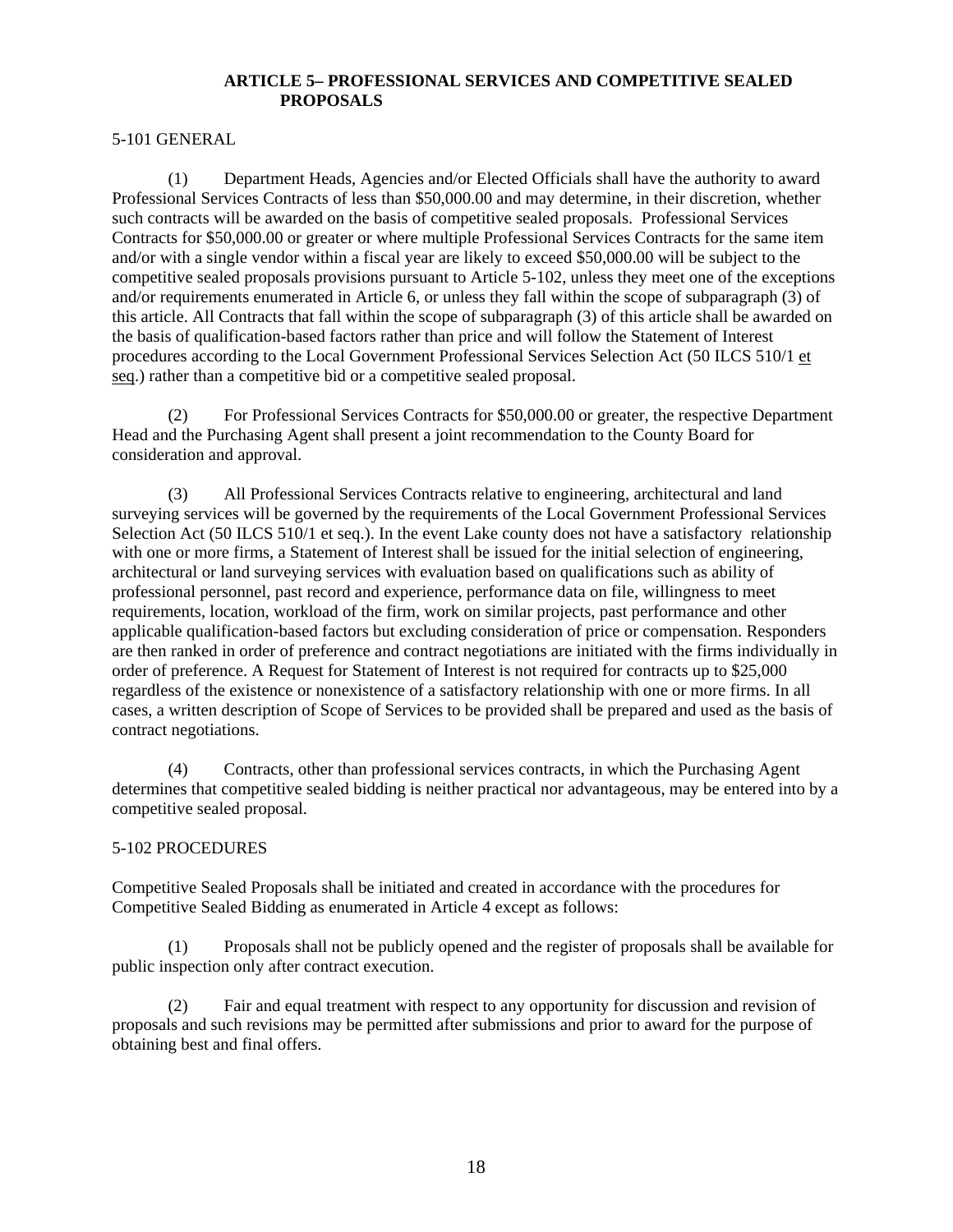### **ARTICLE 6 – PURCHASES EXEMPT FROM COMPETITIVE SEALED BIDDING**

#### 6-101 GENERAL

 This section applies to and details the requirements for the purchases that, for various reasons, may be exempt from the competitive sealed bid process. Despite the exemptions, competitive pricing shall be encouraged and/or a cost or price analysis shall be conducted prior to award of contracts under this section whenever possible.

#### 6-102 REQUEST FOR PROPOSAL

 If and when a department head conducts a good faith review of available sources and determines that the contract by its very nature is not suitable to competitive bids or proposals, he or she shall forward an exemption request to the Purchasing Agent. The Purchasing Agent will review and approve all Exempt requests. The Purchasing Agent may consult with ad hoc groups of county staff in making his or her determination with regard to a particular procurement. If the Purchasing Agent reviews and approves the department head's recommendation that the procurement is exempt from competitive bids or proposals, the department is not required to employ the competitive proposal or bidding process to enter into a contract**.** A written determination for the basis for the bid exemption shall be made by the Purchasing Agent and included in the contract file. Examples of contracts which may not be suitable for competitive bids or proposals are;

- (a) There is only one source for the required goods, service, or construction item.
- (b) There exists a long standing, successful relationship for professional services, and the knowledge gained through this relationship adds value integral to the services provided.
- (c) A sole supplier's item is needed for trial use or testing.
- (d) The purchase is for used equipment.
- (e) The purchase is made at auctions.

#### 6-103 EMERGENCY PROCUREMENT

Notwithstanding any other provisions of this Ordinance, the goods, services, or construction items when there exists a threat to public health, welfare, or safety, or to prevent or minimize serious disruption of government services, shall be considered an "emergency." Emergency procurements shall be made with such competition as is practicable under the circumstances. A written determination of the basis for the emergency and for the selection of the particular contractor shall be certified by the appropriate department head, forwarded to the Purchasing Agent, and included in the contract file. A confirming Resolution, along with the written determination, shall be submitted to the County Board for all emergency procurements of \$30,000 or more for goods, equipment and services; \$35,000 or more for data processing and telecommunications equipment, software and services; and \$50,000 or more for professional services.

#### 6-104 SMALL PURCHASE PROCUREMENT

 Small purchases shall be made in accordance with Lake County or other government contracts whenever possible. For non-contract purchases, competitive quotations for purchases of goods, services or construction up to \$5,000, or up to \$50,000 for professional services, are encouraged by the Department Head or their designee to determine the source that is in the County's best interests.

 For Purchases greater than \$5,000 the Purchasing Agent or the agent's designee shall document quotations from at least three vendors whenever feasible for purchases up to \$30,000 for goods, services,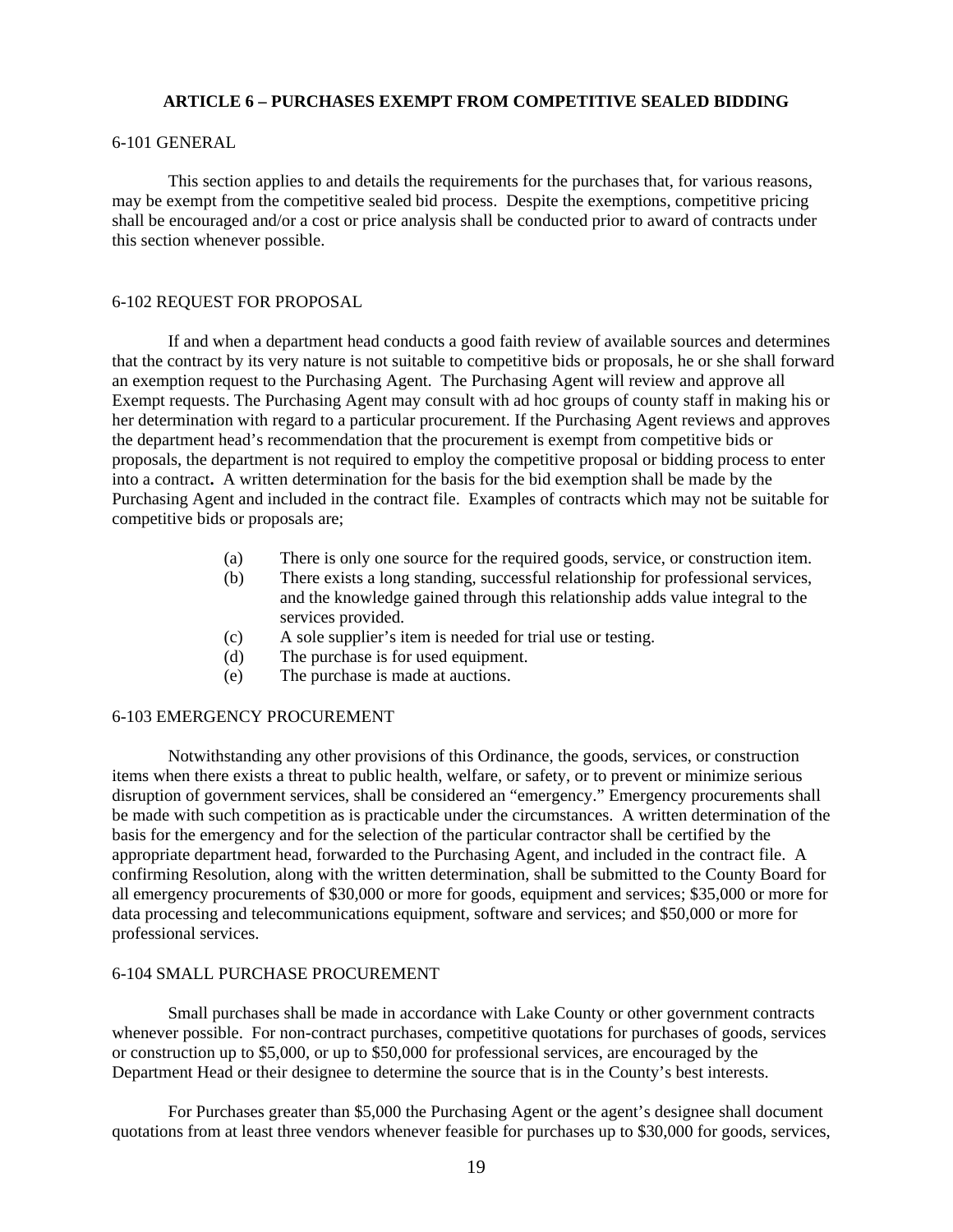and construction and \$35,000 for data processing and telecommunications equipment, software and services.

## 6-105 PROCEDURES

(1) Solicitation Factors. Three quotations shall be received whenever possible prior to the contract. Circumstances may exist where the Purchasing Agent or the agent's designee determines that it is not feasible to secure three quotations. In other situations, the Purchasing Agent or the agent's designee may determine that it is in the best interests of the County to consider only one supplier who has previous expertise relative to a procurement. Whenever the Purchasing Agent or the agent's designee determines that it is not feasible, or is not in the County's best interests to satisfy the minimum quotation requirements of this section, the reason for this determination shall be indicated in writing and retained in the contract file. The Purchasing Agent shall conduct negotiations, as appropriate, as to price, delivery and terms.

(2) Evaluation Factors. Evaluation factors which may justify an award to a vendor who has not provided the lowest quotation include, but are not limited to, delivery requirements, quantity requirements, quality, and past vendor performance. Whenever the Purchasing Agent or the agent's designee determines that it is in the County's best interests to award a small purchase contract to a vendor who did not submit the lowest quote, the reason for this determination shall be indicated in writing and retained in the contract file.

(3) Award. Award shall be made to the vendor offering the lowest responsive and responsible quote who best meets the specifications. Adequate records to document the competition solicited and award determination made shall be retained in the contract file. A quote that exceeds the \$30,000 bid limit shall not be eligible for award under this Section. In a situation where all responsible quotations exceed the bid limit, all quotes shall be rejected and formal bidding procedures shall be followed.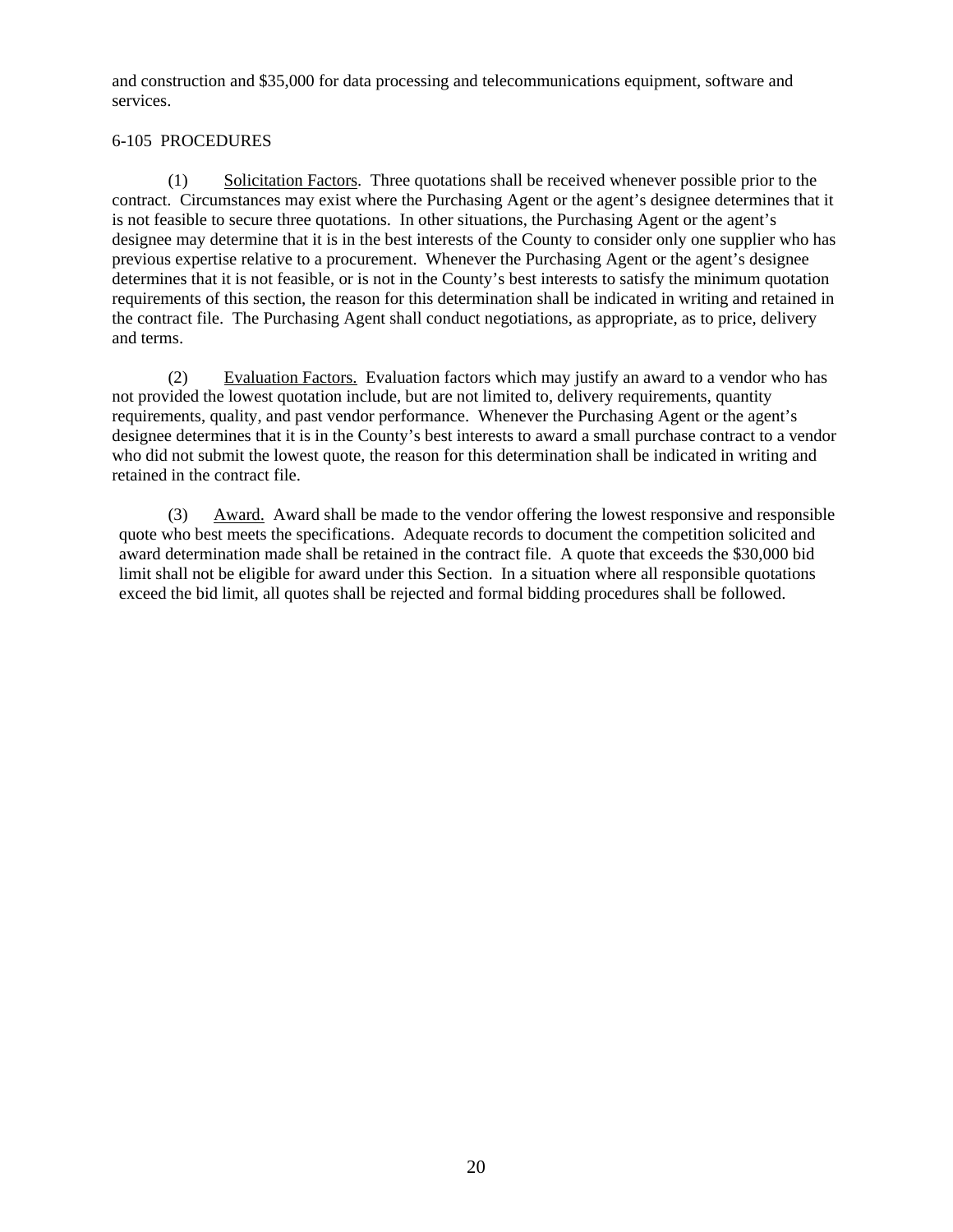## **ARTICLE 7 – CONTRACT ADMINISTRATION AND CONTRACT TERM**

## 7-101 GENERAL

 A Contract Administration system is designed to insure that the contractor is performing in accordance with the terms and conditions of the contract. Contract administration results may be used by the Purchasing Agent for vendor evaluation.

(1) It is the using department's responsibility to match contract terms and prices with invoices, and to otherwise monitor compliance with the contract terms. The using department is also responsible to determine the imminent need for and to begin processing a change order where appropriate.

(2) The Purchasing Division will maintain a database of executed contracts and work with the using departments to monitor renewal options, compliance with terms and conditions and satisfaction with overall contract performance.

- (3) Using departments finding any dissatisfaction with a vendor shall submit a written request to the Purchasing Agent to evaluate compliance with contract terms and conditions. The Purchasing Agent or agent's designee shall communicate with said vendor and either makes a written finding of compliance or recommendation for corrective action.
- (4) Invoices must be identified to an existing contract or purchase order before payment is issued.

## 7-102 CONTRACT TERM

(1) Specified Period. Unless otherwise provided by law, a contract for goods or services may be entered into for any specified period of time deemed to be in the best interests of the County, provided the term of the contract and conditions of renewal or extension, if any, are included in the solicitation and funds are available for the first fiscal period at the time of contracting. However, the total contract term for any contract, including the time periods by which the contract is extended due to renewal, shall not exceed five (5) years*,* unless a unique capitol investment or other extenuating factors necessitate a longer contract period and it is approved by Board resolution. Payment and performance obligations for succeeding fiscal periods shall be subject to the availability and appropriation of funds therefor.

(2) Cancellation Due to Unavailability of Funds in Succeeding Fiscal Periods. When funds are not appropriated or otherwise made available to support continuation of performance in a subsequent fiscal period, the contract shall be canceled.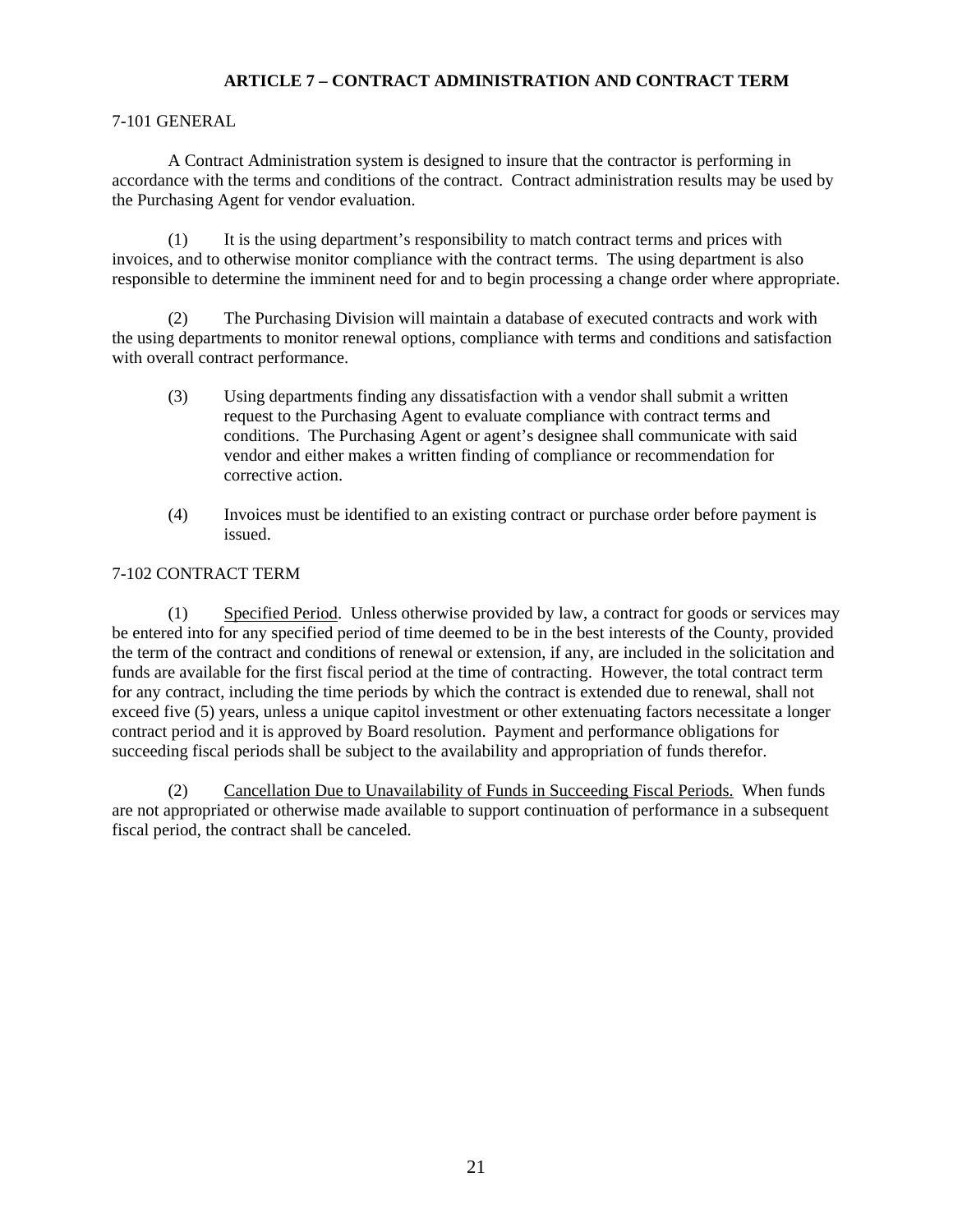## **ARTICLE 8 – CONTRACT CHANGES**

## 8-101 CHANGE ORDERS AND CONTRACT MODIFICATIONS

 (1) When the total of change orders, contract modifications or price adjustments on any contract approved by Resolution of the County Board exceeds ten percent (10%) of the original contract amount, approval of the Standing Committee in charge of the using agency and the Financial and Administrative Committee is required.

(2) When a change order or series of change orders authorize or necessitate an increase or decrease in either the cost of a contract by a total of \$10,000 or more, or the time of completion by a total of 30 days or more, the authorized employee or official shall make a determination in writing that;

- (a) the circumstances said to necessitate the change in performance were not reasonably foreseeable at the time the contract was signed, or
- (b) the change is germane to the original contract as signed, or
- (c) the change order is in the best interests of the County and authorized by law.

The written determination and the written change order resulting from that determination shall be retained in the contract file which shall be open to the public for inspection.

The Purchasing Agent is authorized to sign all change orders and to consent to contract assignments. Additionally, the County Engineer is authorized to sign change orders for projects relating to planning, design, construction and maintenance of highways, bridges, and culverts. The Superintendent of Public Works is authorized to sign change orders relating to planning, design, construction and maintenance of water and sewer projects. The Facilities Manager is authorized to sign change orders relating to planning and design and such other projects he is assigned by the County Administrator to administer. Planning and design contracts that are included are those relating to services provided by engineers, architects and land surveyors pursuant to the Local Government Professional Services Selection Act (510 ILCS 510/1et seq).

 (3) When a change order for any public works contract necessitates any increase in the contract price that is 50 percent (50%) or more of the original contract price or that authorizes or necessitates any increase in the price of a subcontract under the contract that is 50 percent (50%) or more of the original subcontract price, then the portion of the contact that is covered by the change order must be resubmitted for bidding in the same manner for which the original contract was bid. (50 ILCS 525/) Public Works Contract Change Order Act.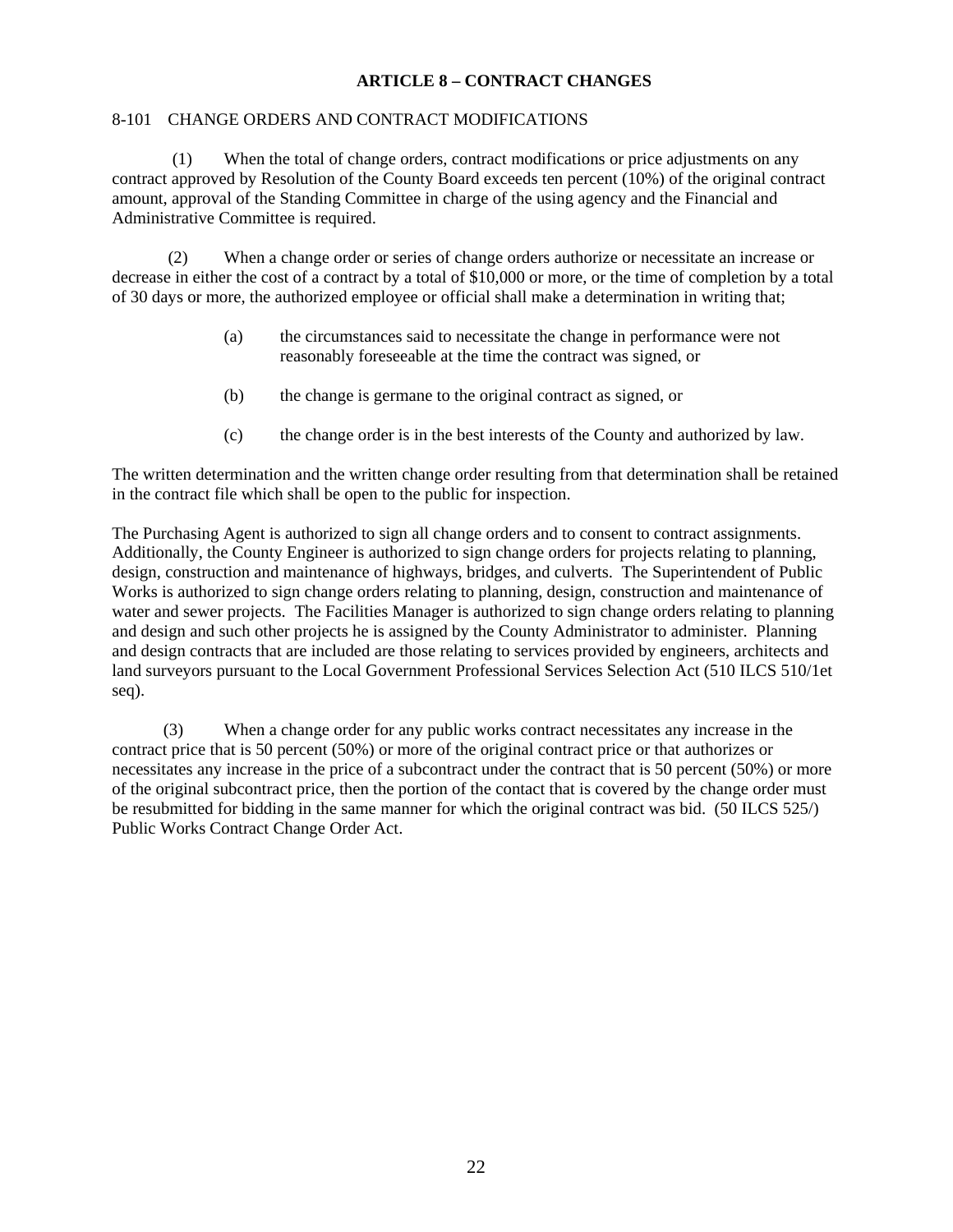## **ARTICLE 9 - APPEALS AND REMEDIES FOR VENDORS**

## 9-101 GENERAL

 This section provides a forum for bidders or offerors who seek a contract with the County, and believe that either a contract has been or is about to be awarded in violation of the Lake County Purchasing Ordinance. Remedies are also provided for vendors who have been contracted by the County to dispute contract claims.

## 9-102 BID PROTESTS

(1) Right to Protest. Any actual or prospective bidder, offeror, or contractor who is aggrieved in connection with the solicitation or award of a contract may protest to the Purchasing Agent. Any protest must be submitted in writing within ten calendar days from either the issuance of the solicitation, addendum, notice of award or other written decision by the Purchasing Division.

(2) Procurement Process During Pendency of the Bid Protest. In the event of a timely protest under Subsection (1) of this Section, the Purchasing Agent, after consulting with the State's Attorney, shall determine whether it is in the best interest of the County to proceed with the solicitation or award process relative to the invitation to bid or award of the contract.

(3) Authority. The Purchasing Agent is authorized to attempt to settle any bid protest regarding the solicitation or award of a County contract. If the bid protest is not resolved by mutual agreement, the Purchasing Agent shall promptly issue a written decision which shall be transmitted either electronically or via U.S. mail to the protestor. The decision shall state the reasons for the decision reached and shall inform the protestor of his or her appeal rights under Subsection (4) of this Section. If the Purchasing Agent does not issue a written decision regarding the bid protest on or before the ten day deadline, or within such longer period mutually agreed to by the parties, then the protestor may proceed as if an adverse written decision had been received.

(4) Purchasing Agent Decision Final and Protestor's Right to Appeal. The Purchasing Agent's decision shall be final and conclusive unless, within ten calendar days from the date of receipt of the written decision, the Chairman of the Financial and Administrative Committee receives a written appeal from the protestor.

(5) Appeal. Any actual or prospective bidder, offeror or contractor may appeal a decision of the Purchasing Agent regarding bid protests or contract claims to the Financial and Administrative Committee. Said appeal shall be made in writing no later than ten calendar days from the date of receipt of the decision from the Purchasing Agent. The appeal will be heard at the next scheduled meeting of the Financial and Administrative Committee and the protestor shall be notified of said meeting and be afforded a reasonable opportunity to state his or her position. Any party whose interest may be adversely affected by a protest or appeal shall also be notified and have the right to appear for the purpose of protecting those interests.

> (a) Decision. After hearing the appeal, the Financial and Administrative Committee shall promptly issue a decision. If the decision has occurred prior to the award of the contract, the decision shall be referenced with a Resolution for award of the contract to the County Board for its consideration. If the decision has occurred after the award of the contract, the decision of the Finance and Administrative Committee shall be final.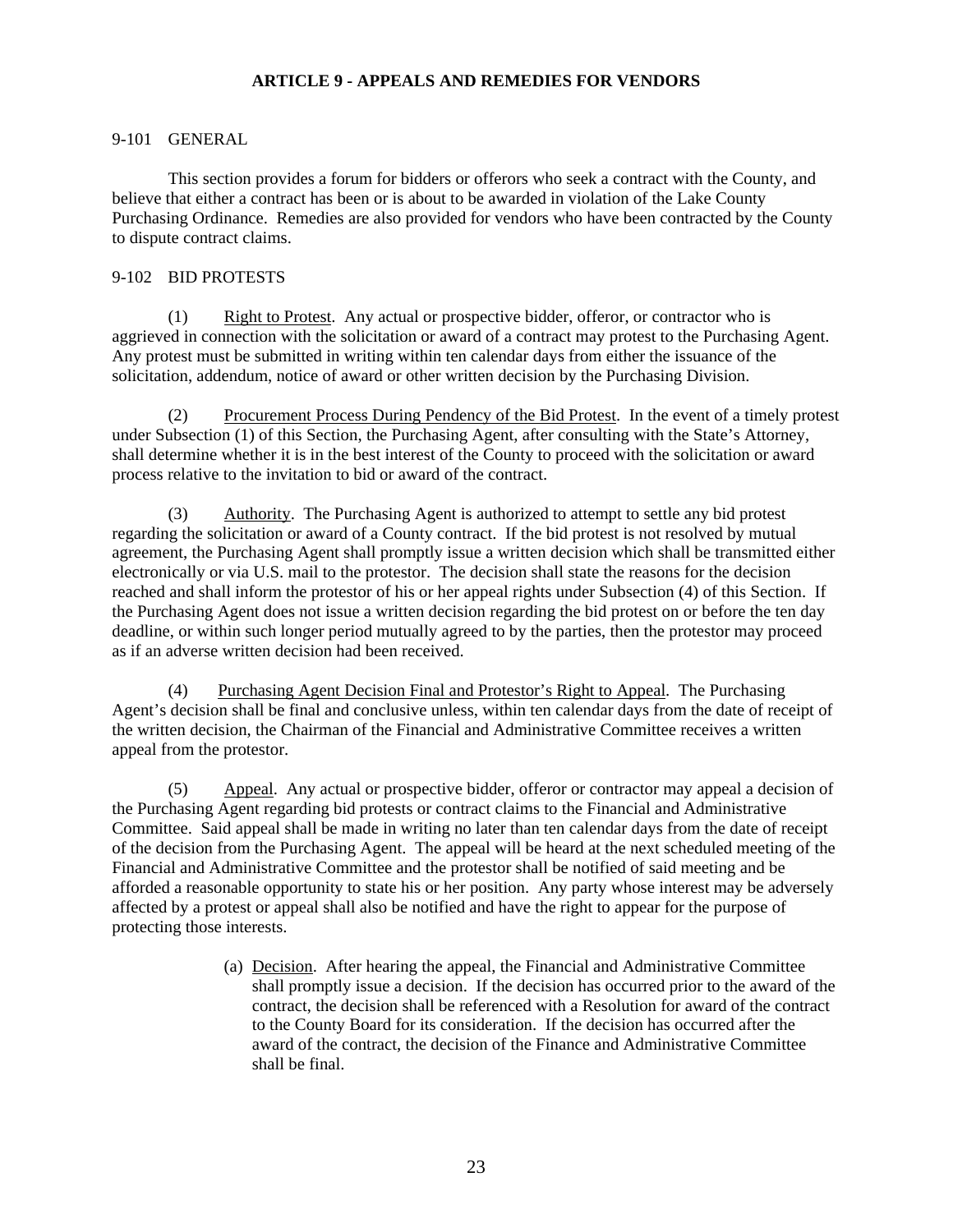(b) Entitlement to Costs. If the contract has already been awarded but the bid protest is sustained and it is determined that the protesting bidder should have been awarded the contract under the solicitation but was not, then the protesting bidder shall be entitled to only their reasonable bid preparation and response costs, excluding attorneys fees.

## 9-103 CONTRACT DISPUTES

(1) Right to Dispute. All claims by a contractor against the County relating to an existing contract, except bid protests (see Section 9-102), shall be submitted in writing to the Purchasing Agent. The contractor may request a conference with the Purchasing Agent on the claim. Claims include, but are not limited to, disputes arising from such issues as breach of contract, mistake, misrepresentation, or other cause for contract modification and/or revision.

(2) Authority. The Purchasing Agent is authorized to attempt to settle any dispute. If the dispute or claim is not resolved by mutual agreement, the Purchasing Agent shall promptly issue a decision in writing and it shall be immediately transmitted electronically and/or sent via U.S. mail to the disputing party.

(3) Purchasing Agent's Decision Final; Right to Appeal. The Purchasing Agent's decision shall be final and conclusive unless, within ten calendar days from the date of receipt of the written decision (or such other date to which the parties mutually agree), the Chairman of the appropriate Standing Committee of the Board, receives a written appeal from the disputing contractor.

(4) Appeal; Settlement of Monetary Claim. The disputing contractor's appeal will be heard at the next scheduled meeting of the Finance & Administrative Committee at which the disputing contractor will be given a reasonable opportunity to present his or her position. The Purchasing Agent, after consulting with the State's Attorney and the Director of Finance and Administrative Services, is authorized to make recommendations on the settlement of any monetary claim to the Financial and Administrative Committee.

(5) Decision. Any and all decisions made by either the Standing Committee and/or Financial and Administrative Committee shall be issued promptly and be final and conclusive.

## 9-104 REMEDIES FOR SOLICITATIONS OR AWARDS IN VIOLATION OF LAW

If, after an award, the Purchasing Agent, after consultation with the State's Attorney, determines that a solicitation or award of a contract was in violation of applicable law, then:

- (a) the contract may be modified to comply with the law, provided it is determined that doing so is in the best interests of the County; or
- (b) the contract may be terminated and the contractor shall be compensated for the actual costs reasonably incurred under the contract prior to notification.

## 9-105 ELECTED COUNTY OFFICIALS

Decisions and determinations made under these Sections 9-102, 9-103, and 9-104, if applicable, are subject to the review and approval of elected county officials as provided by Illinois statutes.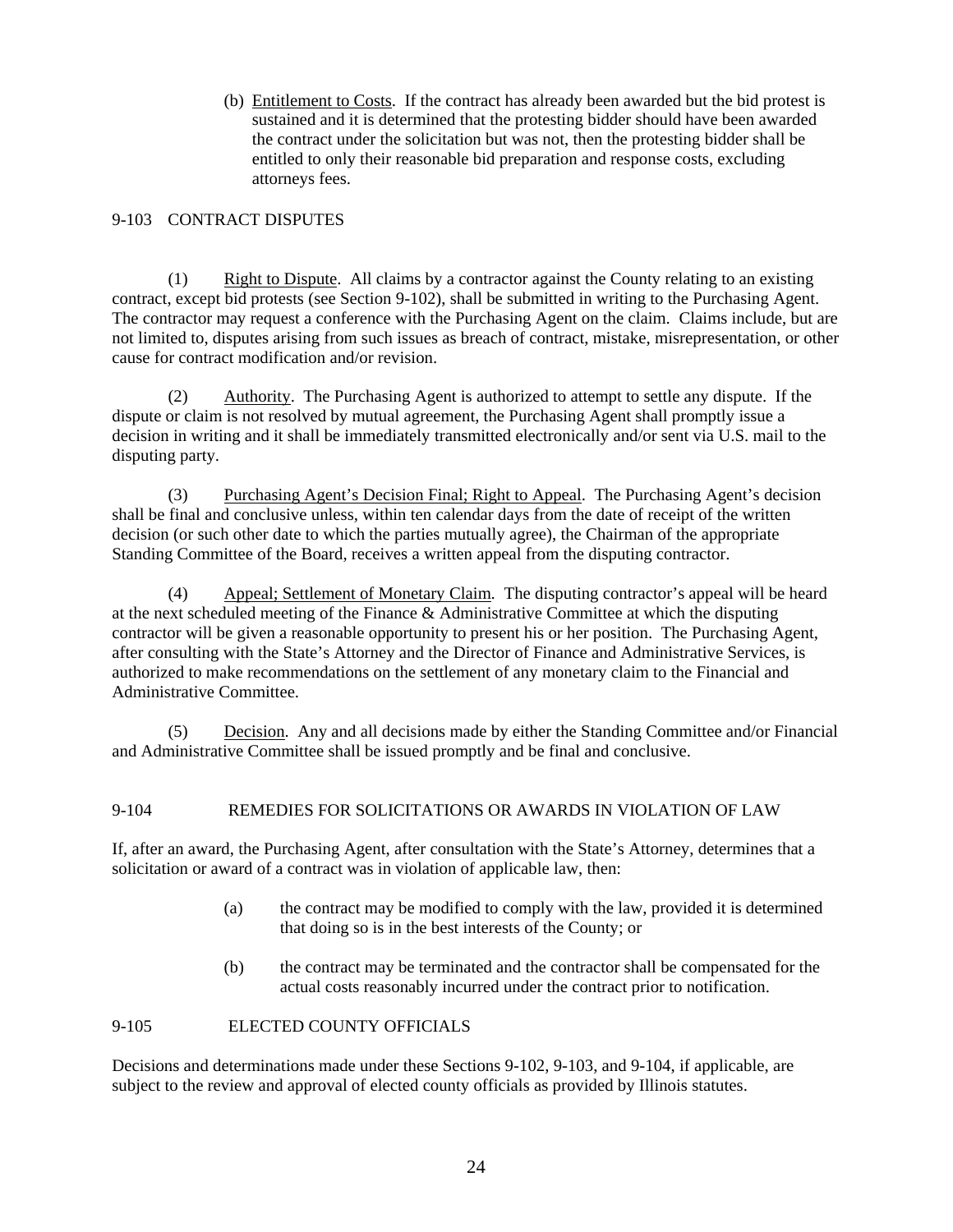### **ARTICLE 10 - COOPERATIVE JOINT PURCHASING**

### 10-101 COOPERATIVE JOINT PURCHASING AUTHORIZED

Subject to applicable state statutes, Lake County may either participate in, sponsor, conduct, or administer a cooperative purchasing agreement for the procurement of goods, services, construction, or professional services with one or more public procurement units in accordance with an agreement entered into between the participants. Such cooperative purchasing may include, but is not limited to, joint or multi-party contracts between public procurement units and open-ended state public procurement unit contracts, which are made available to other public procurement units.

### 10-102 SALE, ACQUISITION, OR USE OF GOODS

Lake County may sell to, acquire from, or use any goods belonging to another public procurement unit independent of the requirements stated herein.

#### 10-103 COOPERATIVE USE OF GOODS AND SERVICES

Lake County may enter into an agreement independent of the requirements stated herein with any other public procurement unit for the cooperative use of goods or services under the terms agreed upon between the parties.

## 10-104 JOINT USE OF FACILITIES

Lake County may enter into agreements for the common use or lease of warehousing facilities, capital equipment, and other facilities with another public procurement unit under the terms agreed upon between the parties.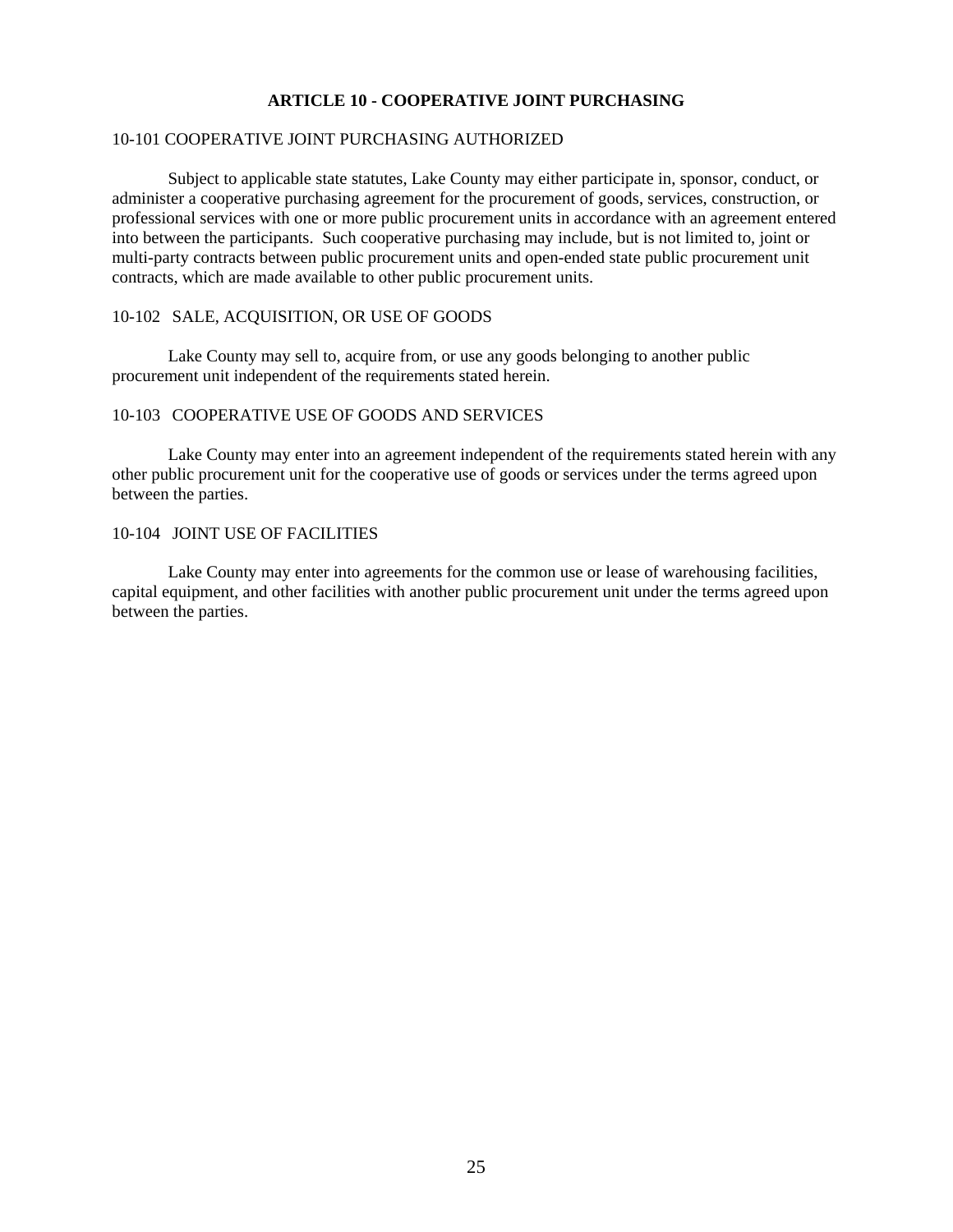## **ARTICLE 11 – DEBARMENT**

### 11-101 AUTHORITY TO DEBAR.

 After reasonable notice to the person involved and reasonable opportunity for that person to be heard, the Purchasing Agent, after consulting with the States Attorney, is authorized to debar a person for cause from consideration for award of contracts. The debarment shall be for a period of not more than three years. The causes for debarment include:

(a) criminal conviction for an incident related to obtaining or attempting to obtain a public or private contract or subcontract, or in the performance of such contract or subcontract;

(b) State or federal conviction for embezzlement, theft, forgery, bribery, falsification or destruction of records, receiving stolen property, or any other offense indicating a lack of business integrity or business honesty which currently, seriously, and directly affects responsibility as a County Contractor;

(c) conviction under state or federal antitrust statutes arising out of the submission of bid or proposals;

(d) violation of contract provisions, of a character which is regarded by the Purchasing Agent to be so serious as to justify debarment actions as follows:

- (i) deliberate failure to perform the specifications of or within the time limit provided in the contract; or
- (ii) a recent record of failure to perform or to unsatisfactorily perform the terms of one or more contracts, excluding situations in which the lack of performance is caused by acts beyond the control of the contractor.

(e) any other cause the Purchasing Agent determines to be so serious and compelling as to affect responsibility as a County contractor, including debarment by any other governmental entity and for any other cause listed in this Ordinance; and

> (i) for violation of the ethical standards set forth in Article 12 (Ethics in Public Contracting) of this Ordinance.

### 11-102 DECISION TO DEBAR

 The Purchasing Agent shall issue a written decision to debar. The decision shall state the reasons for the action taken and inform the debarred person involved of its rights concerning administrative review and;

(a) A copy of the decision required by this Section shall be mailed or otherwise furnished immediately to the debarred person.

 (b) A decision to debar under this Article shall be final. The debarred person has ten (10) calendar days after receipt of the decision to submit a written appeal to the Chairman of the Financial and Administrative Committee for consideration by the full committee.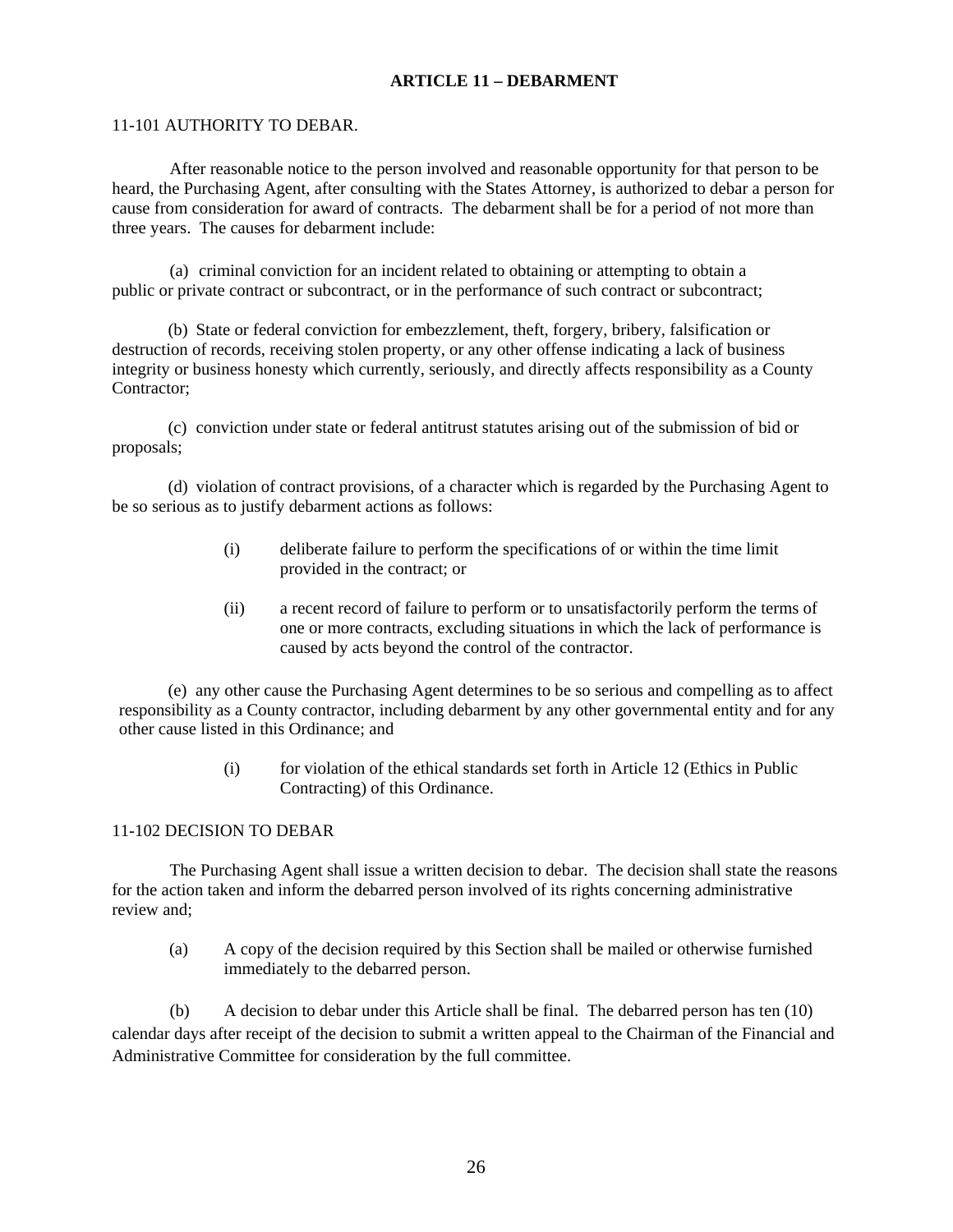## **ARTICLE 12 – ETHICS IN PUBLIC PURCHASING/CONTRACTING**

## 12-101 STATEMENT OF POLICY

 Public employment is a public trust. Proper conduct by Lake County officers and employees inspires confidence in the work of Lake County. County officers and employees involved directly or indirectly in Lake County's various procurement activities have a responsibility to perform their duties in a manner that will insure the integrity of Lake County's purchasing transactions.

This Article is intended to provide principles and guidelines to maintain the highest ethical standards in Lake County's Purchasing/Contracting Policies, Procedures and Systems.

## 12-102 APPLICABILITY

 (1) The policies and guidelines expressed in this Article shall apply to all employees, officers and agents of Lake County involved in any procurement procedure with or on behalf of Lake County or any of its divisions or departments, excepting in those sections which expressly state to whom the section applies.

### 12-103 GENERAL ETHICAL STANDARDS

 (1) It shall be unethical for individuals and organizations to use their positions to manipulate Lake County's Purchasing/Contracting Ordinance, policies and procedures for personal gain or profit.

 (2) It shall be unethical for an individual to attempt to influence any involved individual or organization to violate the ethical standards for Lake County Purchasing/Contracting activities.

 (3) Individuals involved in Lake County's Purchasing/Contracting activities shall conduct their activities in good faith and shall use the resources, property and funds under their control wisely and in accordance with ethical standards and legal requirements.

- (a) All county employees and officers shall, at all times, comply with any and all rules and regulations enacted by the County as defined in the Lake County Ethics Ordinance which was adopted May of 2004 and is incorporated herein by reference. With respect to any provisions of this paragraph which overlap and/or conflict with the above described ordinance the stricter of the two provisions shall govern.
- (b) To the extent that violations of the ethical standards of conduct set forth in this article constitute violations of state statutes, they shall be prosecuted and punishable as provided therein. Such penalties shall be in addition to the civil sanctions set forth in this Article. Criminal, civil and administrative sanctions against individuals, which are in existence on the effective date of this Ordinance, shall not be impaired.

 (4) Individuals involved in Lake County's Purchasing/Contracting activities shall conduct their activities to avoid the appearance of attempting to influence others or of being influenced by others to violate the ethical and legal standards for Lake County's Purchasing/Contracting standards.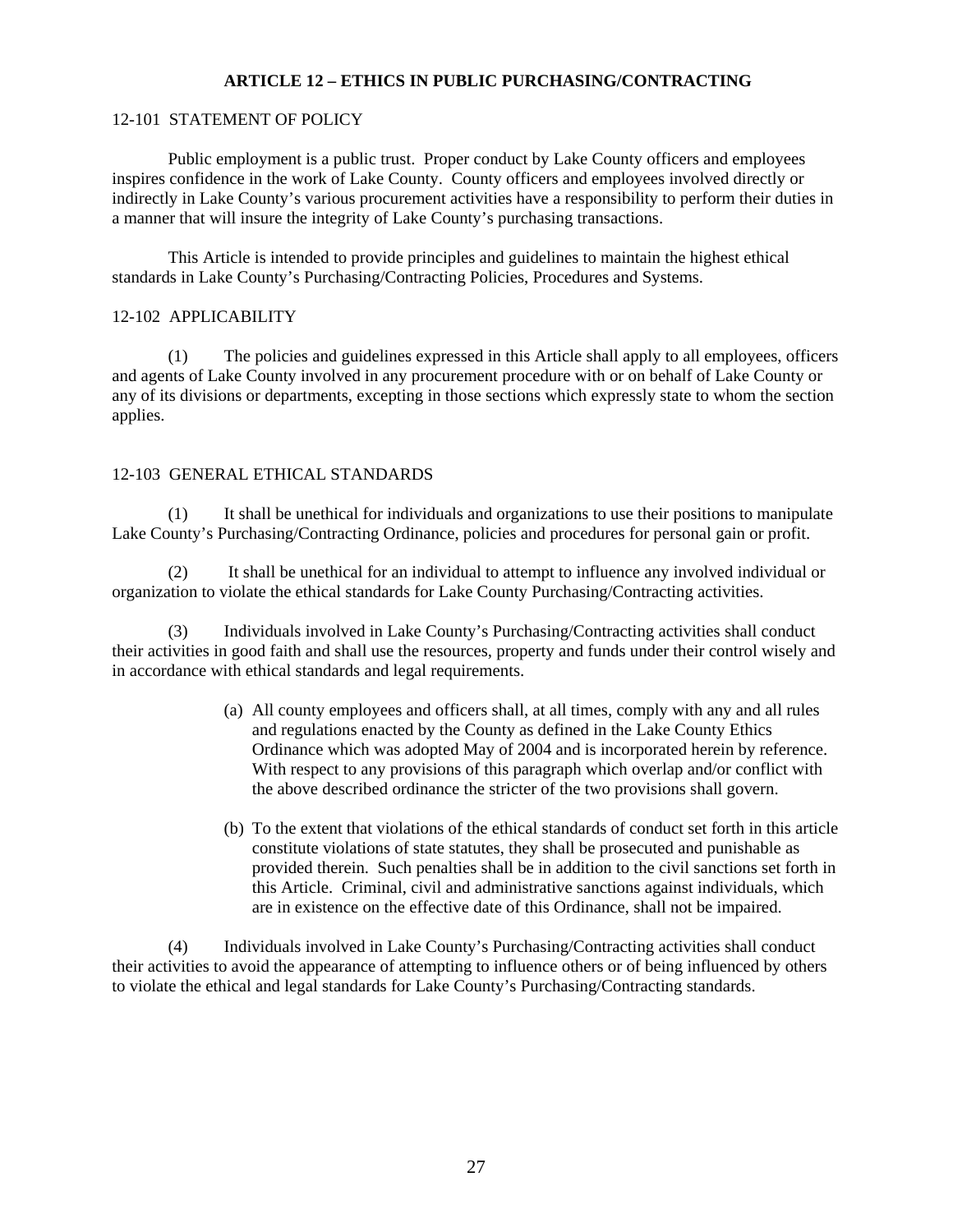## 12-104 EMPLOYEE CONFLICT OF INTEREST/BIAS

 (1) County Employees shall not participate directly or indirectly or influence or attempt to influence any procurement, contract, purchase order or invoice decision when the county employee knows or has reason to know that:

- (a) the county employee or any member of the county employee's immediate family has a financial interest related to the said procurement, contract, purchase order or invoice, decision or activity; or
- (b) the county employee or a member of a county employee's immediate family is negotiating for or already has an arrangement concerning employment with an individual or organization involved in the said procurement, decision or activity.

 (2) County employees who discover an actual or potential conflict of interest, relative to a procurement, contract, purchase order, or invoice decision shall immediately disclose said conflict and file a written statement of disqualification with their department head or the Purchasing Agent and shall withdraw from further participation in the transaction.

 (3) County employees involved directly or indirectly in the procurement process shall not become contemporaneous employees of any person or organization with whom the county is contracting.

 (4) The Financial and Administrative Committee may grant a waiver from the employee conflict of interest provision (Section 11-104(2); Employee Conflict of Interest) or the contemporaneous employment provision (Section 11-104(3); Contemporaneous Employment Prohibited) upon making a written determination that:

- (a) the contemporaneous employment or financial interest of the County employee has been publicly disclosed;
- (b) the County employee will be able to perform his/her procurement functions without actual or apparent bias or favoritism; and
- (c) the award will be in the best interests of the County.

 (5) Individuals shall not engage in unlawful discrimination or prejudice based on race, religion, national origin, language, gender, political affiliation, disability, or age when involved in a procurement, contract, purchase order or invoice decision.

## 12-105 GIFTS OR FINANCIAL GAIN

 Individuals involved either directly or indirectly in the procurement process are prohibited from the following activities:

 (1) accepting financial gratuities, gifts, offers of employment expense paid trips, private vacations, or other special financial treatment and favors from any person or organization in connection with any direct or indirect involvement in a procurement activity or decision, excluding the acceptance of nominal gifts including, but not limited to, advertising samples.

participating in or allowing situations in which any form of payment, gratuity or offer of employment is made by or on behalf of any contractor or subcontractor in an effort to influence the award of a contract with Lake County.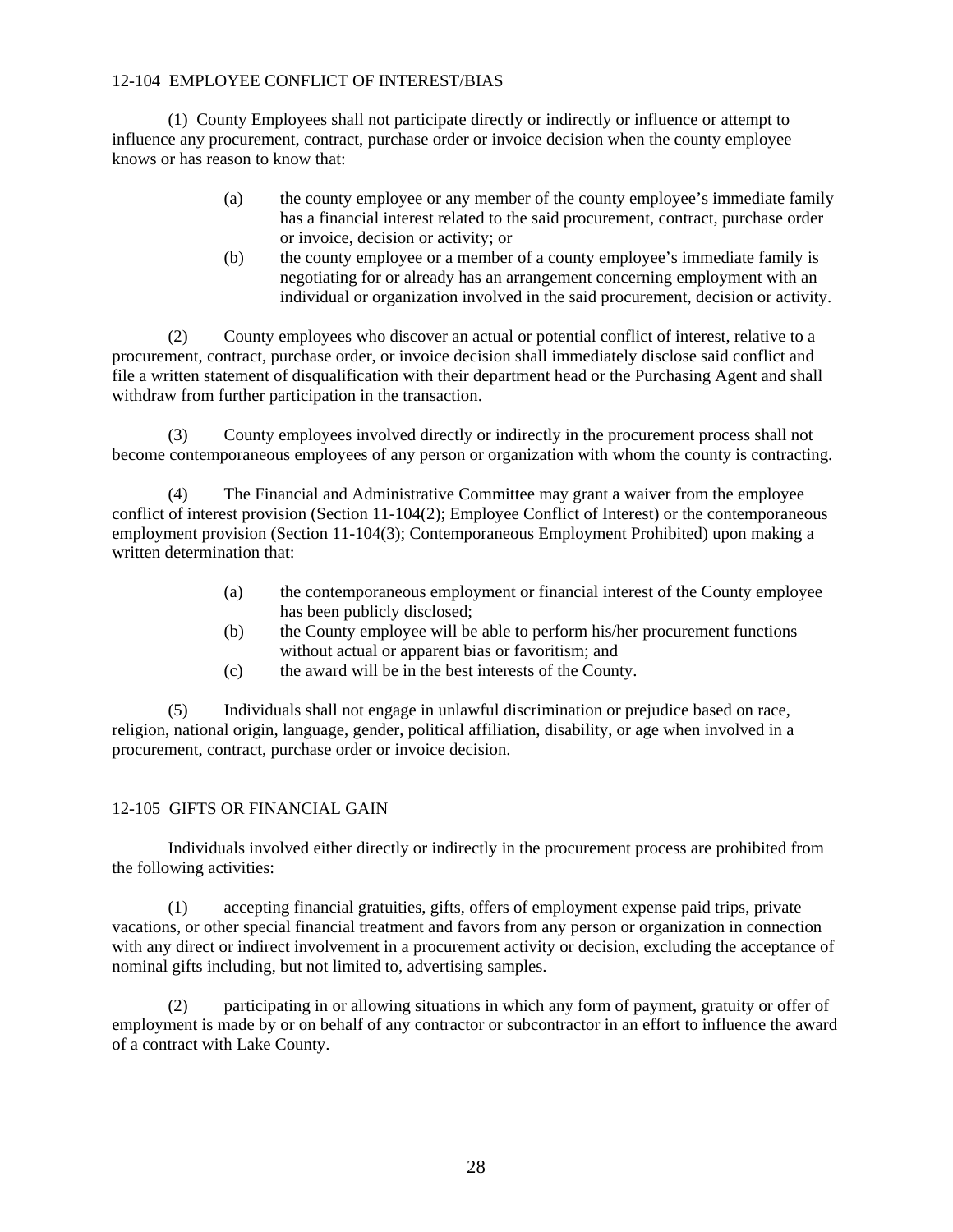(3) accepting a commission, percentage, brokerage or contingent fee in exchange for assisting individuals or organizations to secure a Lake County contract, purchase or invoice.

Individuals involved either directly or indirectly in the procurement process are NOT prohibited from the following activities:

(1) accepting food or refreshment not exceeding \$75 per person on a single calendar day in the course of conducting business with an individual or organization with whom Lake County is involved in business activities, provided the food or refreshment is (i) consumed on the premise from which it was purchased or prepared or (ii) if it is catered.

 (2) accepting only nominal gifts similar to advertising samples, from an individual or organization with whom Lake County is involved in procurement activities.

 (3) attending conferences, trainings or professional events at the expense of an individual or organization with whom Lake County is involved in procurement activities to which all customers or suppliers and/or the general public is also invited,

## 12-106 CONFIDENTIALITY

 (1) Individuals are prohibited from using confidential or proprietary information received in the course of their jobs to give any other individual or organization unfair advantage in Lake County's procurement process.

 (2) Individuals are prohibited from using confidential information received in the course of their procurement-related duties for personal gain, including, but not limited to financial gain.

 (3) Individuals have a duty to protect confidential information, gained through procurement activities, from being disclosed to other parties.

## 12-107 DUTY TO REPORT

 (1) An employee shall immediately report to his or her supervisor or department head any attempt by any other individual or organization to induce him or her to violate any of the ethical principles and guidelines in this Article.

 (2) A non-employee shall immediately report to the Purchasing Agent any attempt by any other individual or organization to induce him or her to violate any of the ethical principles and guidelines in this Article.

#### 12-108 SANCTIONS

 (1) An employee who violates the ethical principles and guidelines of this Article may be subject to discipline up to and including the termination of employment pursuant to the Lake County Personnel Policies and Procedures Ordinance. Employees may also be subject to sanctions under the Lake County Ethics Ordinance.